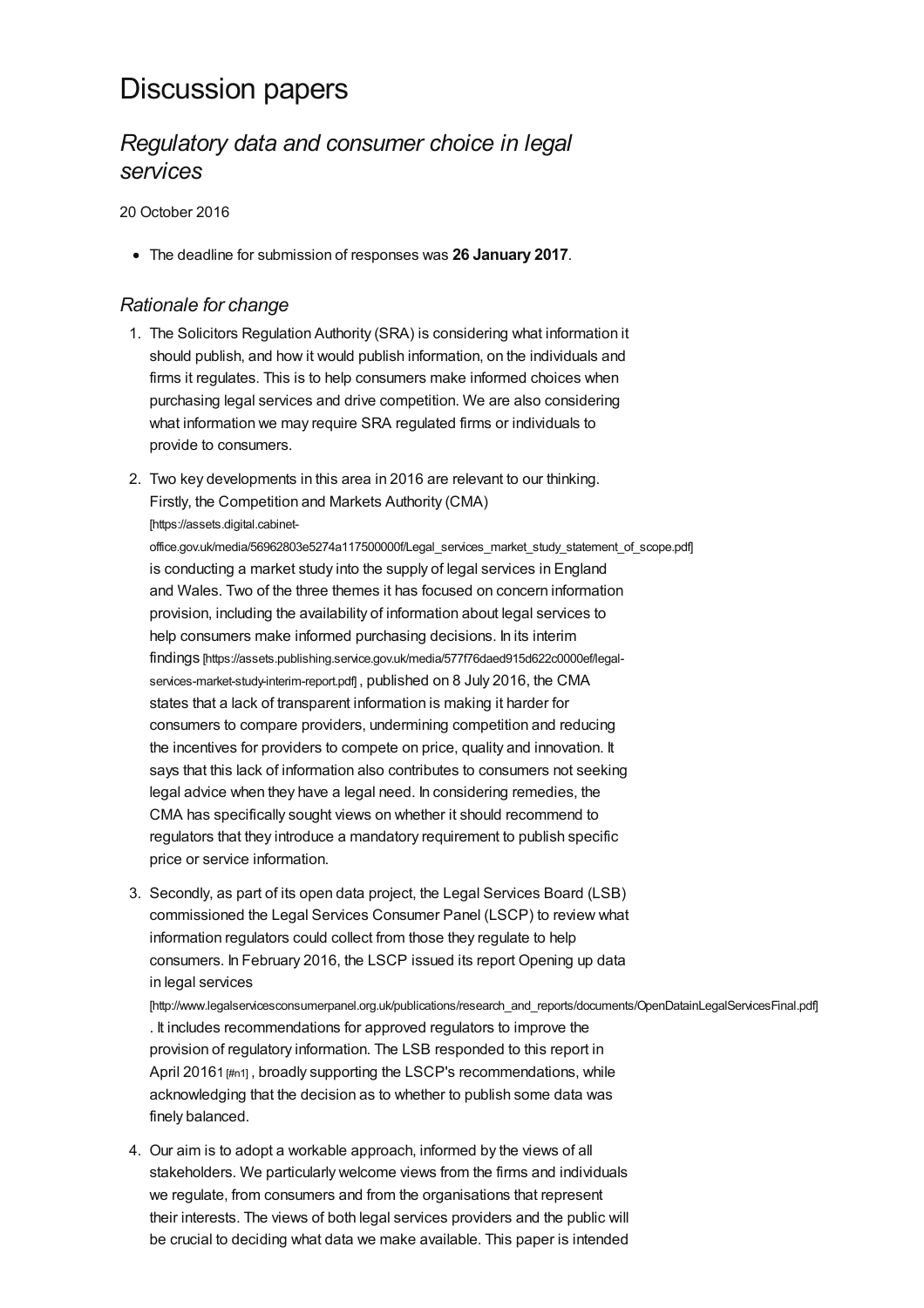to stimulate debate and as such, we will consider responses before reaching a policy position. Depending on our policy position, we may issue a formal consultation document in relation to some or all of our proposals.

- 5. The Government's Open Data Strategy provides that data should be released unless there is a good reason to withhold it. Data is now freely available to help consumers make decisions in relation to all areas of life, from purchasing car insurance to deciding to which school to send our children. However, very little data is easily accessible and available to consumers in the legal services market.
- 6. Research tells us that 54 percent of adults experienced a legal issue in the last three years. However, only 30 percent of these issues were handled using advice and support and then, only 56 percent of this advice and support was provided by a legal professional. This means that 83 percent of individuals with a legal issue did not receive help from a legal professional.2 [\[#n2\]](#page-18-1) Similarly, 83 percent of small businesses see legal services as unaffordable, with over half of those that have a problem trying to resolve it on their own.3 [\[#n3\]](#page-18-2) The LSB says that a lack of information is a significant barrier to consumers accessing legal services. The CMA also agrees that a lack of information is contributing to consumers not seeking legal advice.4 [\[#n4\]](#page-18-3) In line with our November 2015 Policy Statement5 [\[#n5\]](#page-18-4), this information asymmetry is something we are keen to address, so that more consumers access legal services at the point of need.
- 7. At the moment, there is very little information available to help consumers choose the right legal services for their needs. Most consumers are not aware of regulation, insurance and compensation funds, and rely heavily on recommendations from friends and family or their own previous experience when purchasing legal services. This leaves many consumers in the position of, essentially, having to make blind choices, and implicitly trust that consumer protections are in place if things go wrong. Our objective is for consumers to understand their options and make better quality comparisons and consequently choices between which legal services provider they choose. This is echoed by the CMA. It states that: "consumers need to have access to accurate, relevant information in order to make informed purchasing decisions and to create incentives for providers to compete." It considers that at the moment: "a lack of transparent information is limiting the ability of consumers to drive effective competition."6 [\[#n6\]](#page-18-5)
- 8. Providing more information on SRA regulated individuals and firms is just one of the ways in which we are seeking to empower consumers. The proposals set out in our Looking to the Future [\[/sra/policy/future/position](https://www.sra.org.uk/sra/policy/future/position-paper.page)paper.page] initiative would provide consumers with greater choice by allowing solicitors to deliver non-reserved legal services by practising in an unauthorised organisation. These proposals make it more important than ever that consumers have easy access to transparent information in order to benefit fully from the liberalisation of the market. Consumers will need to have better information about the choices available to them and the differences in associated consumer protections that apply across the legal services market.
- 9. We do recognise that increased consumer choice may lead to confusion for some consumers. However, limiting choice stifles innovation and ensuring consumers are provided with the help they need to make a wellinformed choice outweighs the risk of confusion. We will manage this risk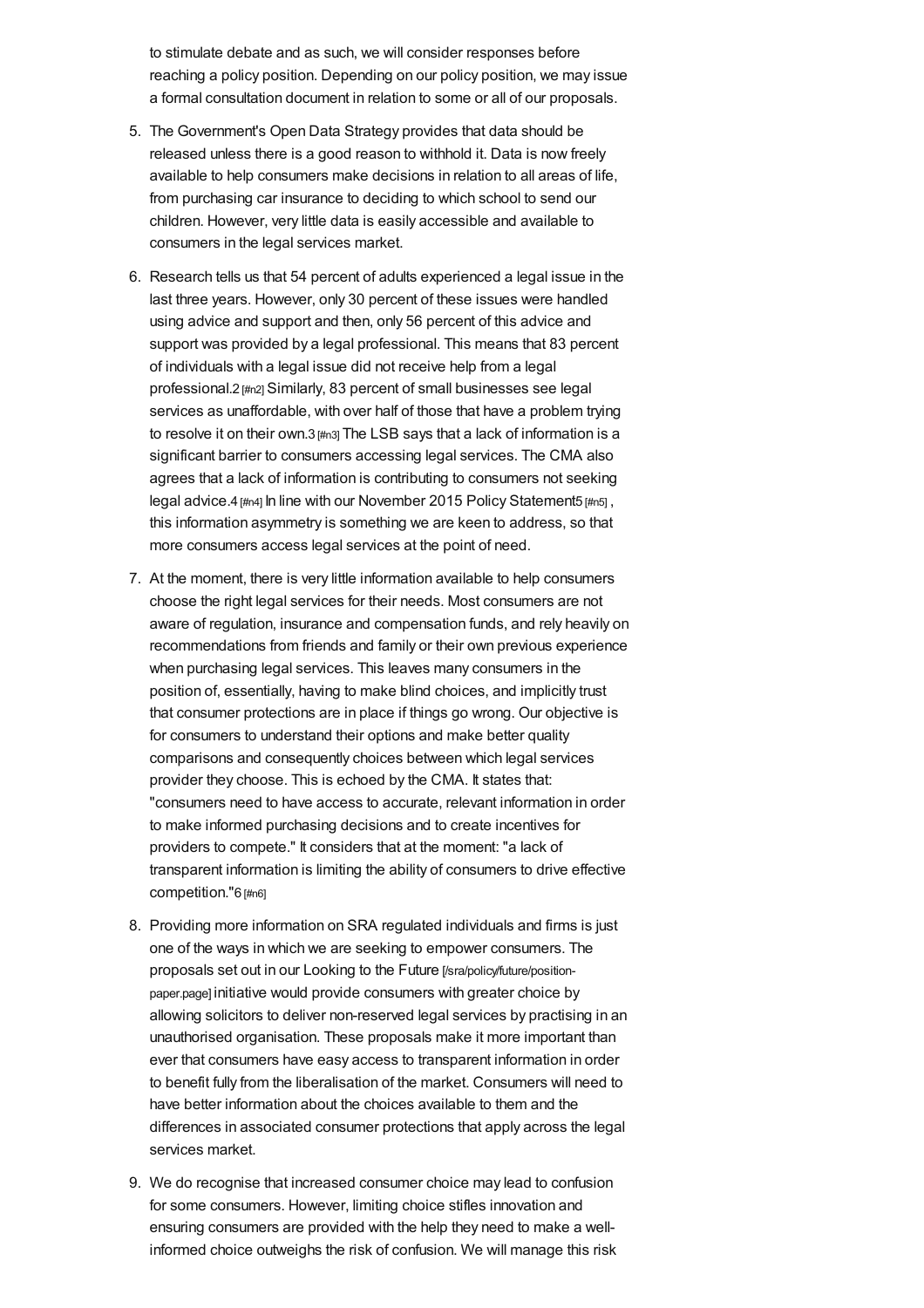through a range of regulatory action, including requiring SRA regulated firms and individuals to explain the protections available to their clients, increasing competitive forces that drive firms to give consumers information and publishing more data so as to stimulate the development of choice tools.

- 10. We know there is a demand from consumers for more information about legal services, as two million online searches about legal subjects are made every day in the UK7 [\[#n7\]](#page-18-6), and a survey of over 2,000 consumers found 36 percent of consumers conduct an internet search when looking for a solicitor.8 [\[#n8\]](#page-18-7)
- 11. Good information about providers and services supports consumers to make good decisions and get the help they need when they need it. This will help drive a more competitive market and help consumers benefit from the increased choices open to them within it.
- 12. More accessible data can be a useful tool for firms too, helping them to reach a wider market. It can also provide firms with increased visibility of their market performance and help to highlight areas where they could improve.
- 13. We are considering the types of information that we might publish in any future SRA register (for more on how we would develop this register, please see paragraphs 56 and 57). We are also considering what information should be core data and whether we should provide the facility for individuals or firms to publish additional information voluntarily. Our initial ideas are below:

| Category of data      | Core data | Additional data |
|-----------------------|-----------|-----------------|
| Basic regulatory      | x         |                 |
| Enforcement action    | x         |                 |
| Complaint data        | x         |                 |
| Insurance claims data | x         |                 |
| Quality information   |           | X               |
| Specialism            |           | X               |
| Price information     |           | x               |
| Service delivery      |           | X               |

- 14. For each category of data we have set out, as well as considering the benefits and risks to this data being included in a SRA register, firms may want to consider whether they would like to publish the data (and appropriate contextual information), on their own websites.
- 15. In setting out these categories, we have carefully considered the views of various stakeholders, including the LSB, the LSCP and CMA. We know many of our stakeholders would like us to go further and propose more core categories. However, we are seeking to strike the right balance between providing information consumers will find useful and not providing so much that consumers do not read it.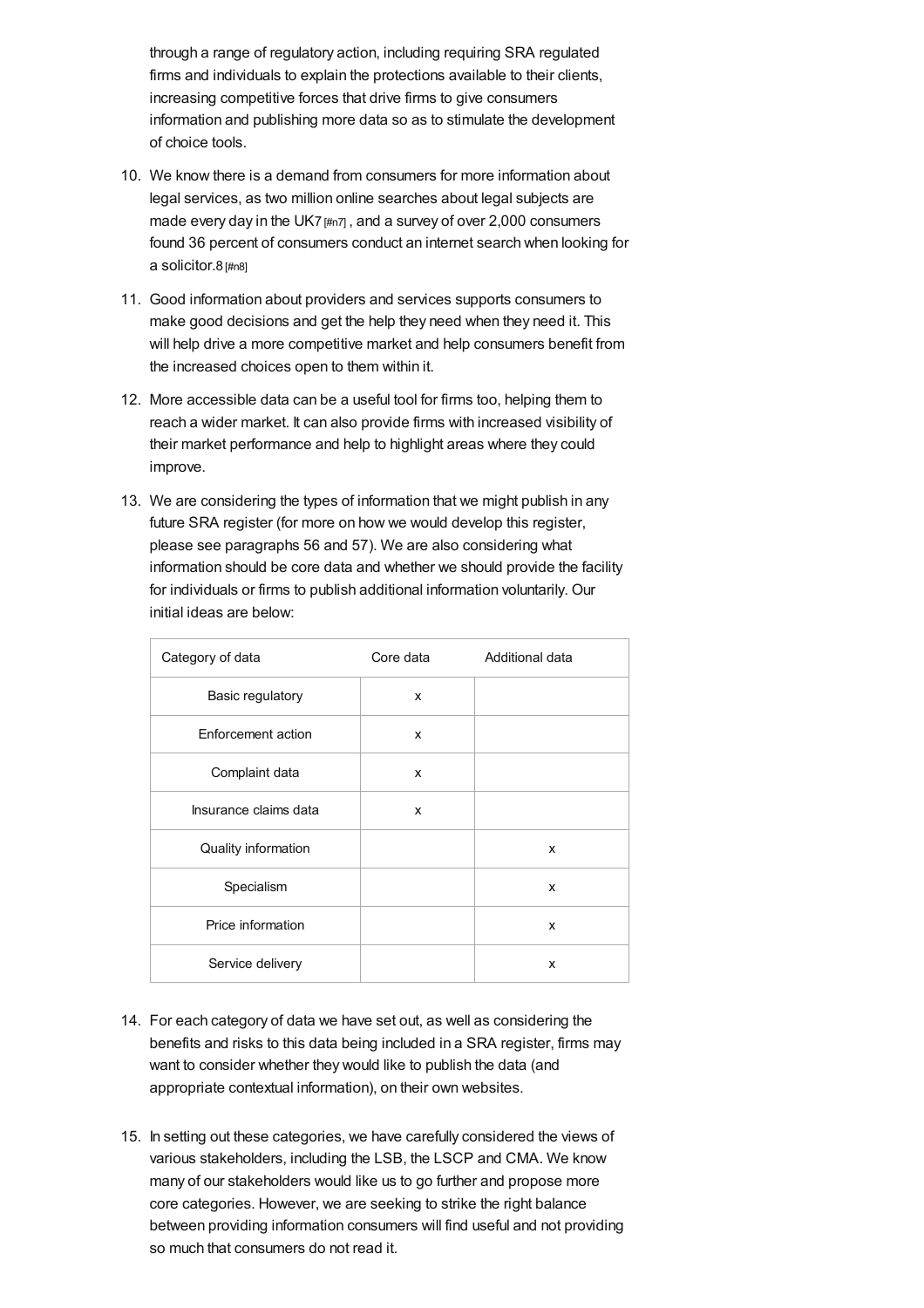- 16. Many other regulators use data to enable consumers to make an informed choice when choosing a service. For example, the Financial Conduct Authority (FCA) publishes details of the number of complaints received by each of the firms it regulates which have received more than 500 complaints in six months. Similarly, The Environment Agency publishes data on the water quality at beaches [\[https://www.gov.uk/quality-of-local-bathing](https://www.gov.uk/quality-of-local-bathing-water)water] across the UK, enabling the public to see how clean the water is and whether there is a problem with pollution.
- 17. The Legal Ombudsman (LeO) publishes a data table containing details of the number of complaints it has received about a legal service provider, what the complaints were about and how many of those complaints required a remedy, ie the consumer's complaint was upheld. An extensive list of regulators and the types of information they publish can be found in Annex A [\[#annexa\]](#page-15-0).
- 18. There are, however, challenges and risks in releasing more data. We need to think carefully about the potential for unintended market consequences. We are mindful of placing additional burdens on firms by requiring the collation and/or publication of additional data. An option may be to consider exclusions for some requirements for specific categories of firms and we are interested in hearing views about whether such exemptions would be appropriate. This is especially so for small firms, in which BAME lawyers are disproportionately represented. We are also conscious that our proposals will be of most benefit to individual and small business consumers, who are more likely than corporate clients to use, for example, complaints data and comparison websites. The information needs of corporate clients are likely to be different and the case for regulatory intervention to provide them with better information less obvious. There is unlikely to be the same level of information and power asymmetry between corporate consumers and their legal services providers. Those firms with predominantly corporate clients will therefore be concerned about additional regulatory burdens when there are less benefits to the clients they serve.

### *Core Information*

### *Basic regulatory information*

19. Building on our existing Law firm search[\[/consumers/using-solicitor/law-firm](https://www.sra.org.uk/consumers/using-solicitor/law-firm-search.page)search.page] , we could provide basic information about individual solicitors and firms, such as address and contact information.

### *Enforcement action*

- 20. Through our solicitor check [\[/consumers/solicitor-check.page\]](https://www.sra.org.uk/consumers/solicitor-check.page) tool, a consumer can already find out if an individual solicitor or firm has been subject to certain enforcement action by the SRA, has any conditions on their practising certificate, or has been referred to the Solicitors Disciplinary Tribunal (SDT). They can also see the outcome of a SDT hearing, but need to search the SDT website to view the full judgment.
- 21. Consumers should not have to consult multiple sources to obtain a complete picture of a firm or individual solicitor. We could, therefore, include in the digital register:
	- 1. findings against a regulated individual or firm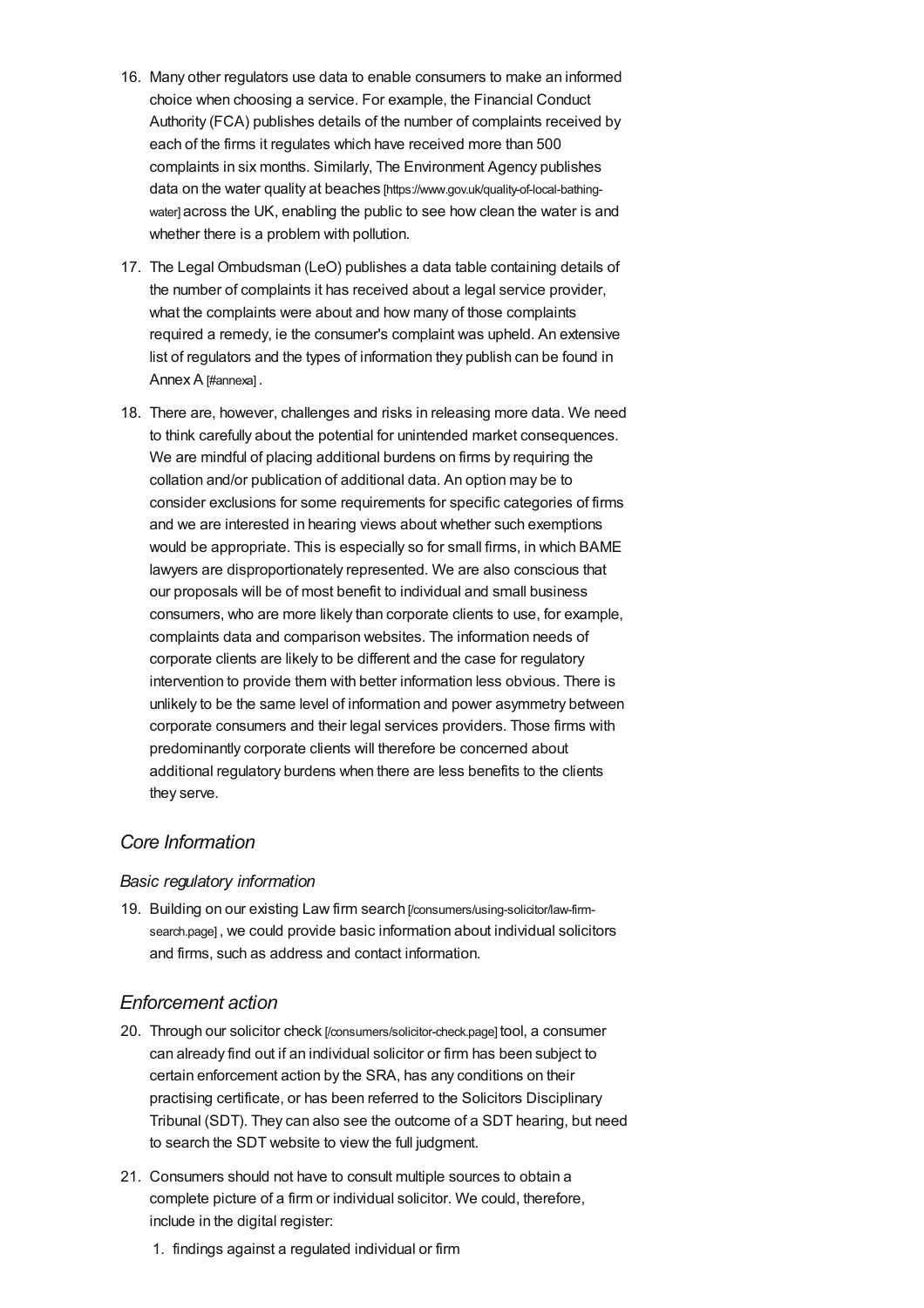- 2. referrals to the SDT
- 3. outcomes of SDT hearings
- 4. conditions on practising certificates
- 5. restrictions on licences
- 6. any other information that is publishable under our publications policy.
- 22. Publishing this type of enforcement data as part of a register would bring us in line with the regulatory norm. In keeping with our current approach, we do not propose to publish allegations made to us unless we have gone on to make a finding against the individual or firm or made a referral to the SDT.

## *Question 1*

Do you think there could be any diversity impacts as a result of publishing this information in a much clearer way than it is currently available? If so, what do you think those impacts could be?

### *Complaint data*

- 23. In its February 2016 report, 'Opening up data in legal services', the LSCP recommended that: "Approved Regulators should make the collation and publication of first-tier complaints [complaints made directly to firms] a regulatory requirement and mandate for its publication". In its response to this recommendation9 [\[#n9\]](#page-18-8), the LSB acknowledged that this data has the potential to inform consumer choice and deter poor practices by practitioners, but also highlighted the risk of unintended consequences and the potential burdens that could be created. In its interim report10 [\[#n10\]](#page-18-9) , the CMA says it is exploring options for improving transparency on service quality, including the publication of complaint data.
- 24. The LSCP says that research shows consumers do use complaint data when choosing service providers, if that information is available. In addition to this, the publication of complaint data would encourage better complaint handling by firms and give firms an incentive to identify and address the key causes of complaints. It would also draw consumers' attention to their right to complain. For firms, publishing complaint data would enable them to compare themselves to others in the market and identify where they could improve in order to deliver improved customer service and better compete.
- 25. In considering what requirements we may put in place for the collation and publication of first-tier complaint data, we have looked at the experiences and practices of regulators in other sectors, particularly drawing on the LSCP's report.
- 26. Both the FCA and the Office of Rail and Road (ORR) began publishing first-tier complaint data in 2010. Ofcom started to publish regulatory complaints in 2011 and Ofgem began publishing complaint data in 2013. Commonly, the data published relates to the volume of complaints, the type of complaint and providers' performance in responding to complaints.
- 27. In 2010, Consumer Focus launched a complaints league table to help consumers make informed decisions about their energy provider.
- 28. The publication of complaint data has met with resistance from regulated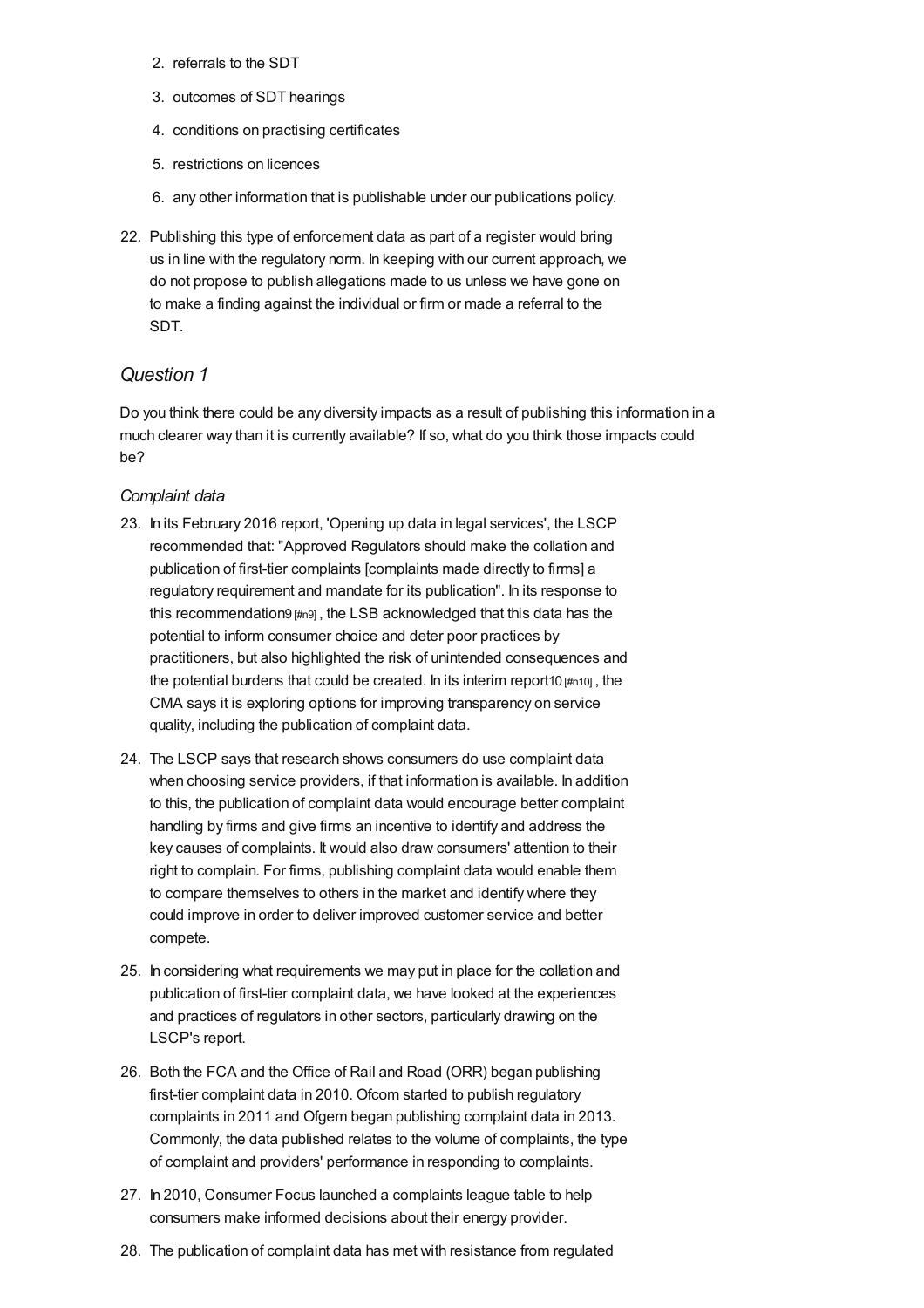businesses, but the regulators have addressed concerns by refining their data over time and addressing specific difficulties.

- 29. A common objection is that consumers will not be able to understand the data without context. For example, a large firm is likely to receive a greater volume of complaints than a sole practitioner. Ofgem and the ORR have overcome this issue by publishing the number of complaints received per 100,000 customer accounts or journeys respectively.
- 30. Another concern often raised is about the burden that the collation and publication of complaint data places on regulated businesses. The FCA has refined its requirements over time and now only requires the collation and publication of complaint data from firms with more than 500 complaints in six months.
- 31. Some firms may be concerned that others could manipulate the system by not categorising complaints correctly, therefore reporting a lower volume of complaints than they receive. The FCA has overcome this by having a firm definition of a complaint in their handbook. We similarly define complaint clearly in our SRA Handbook.
- 32. There is also a risk that some firms could discourage consumers from complaining, to minimise the volume of complaints they receive. Outcome 1.9 of the SRA Code of Conduct requires firms to inform all clients in writing at the outset of their matter of their right to complain and how complaints can be made. Outcome 1.10 requires firms to inform clients of their right to complain to LeO. Our initial view is that these requirements would be enough to minimise the risk of some firms discouraging consumers from complaining.
- 33. We already collect some data from firms on first-tier complaints through the annual return. We collect the number of complaints received, resolved and referred to LeO in relation to various categories. However, we need to consider whether this is the right information or whether different information may be more useful, such as proportion of all transactions that resulted in a complaint being made, the speed of response or diversity information. If we decided to publish first-tier complaint data, we need to consider the frequency with which we collect this information, to make sure consumers can access accurate and relevant information and that firms are able to quickly demonstrate improvements they have made.
- 34. We also need to consider whether all complaints should be included, only upheld complaints, or both. Providing all data would provide the fullest and most accurate picture. Consumers would be able to see the outcome of the complaint, mitigating the risk of firms being unfairly tarred by unsubstantiated complaints. And consumers can see positives with a firm that deals with complaints well. On the other hand only including upheld complaints might create an incentive to reject complaints. However, this would be mitigated by the obligation within our Code to deal with complaints fairly and effectively.
- 35. We appreciate legal services providers may be concerned about the publication of complaint data due to the potential for subjectivity and lack of context provided by raw data. We understand that complaint data is not a complete picture, but we need to balance this with the fact that it is, nonetheless, used as an indicator of quality in many sectors. It is one which we believe consumers would find useful. In addition, publishing complaint data would improve transparency, particularly in helping to better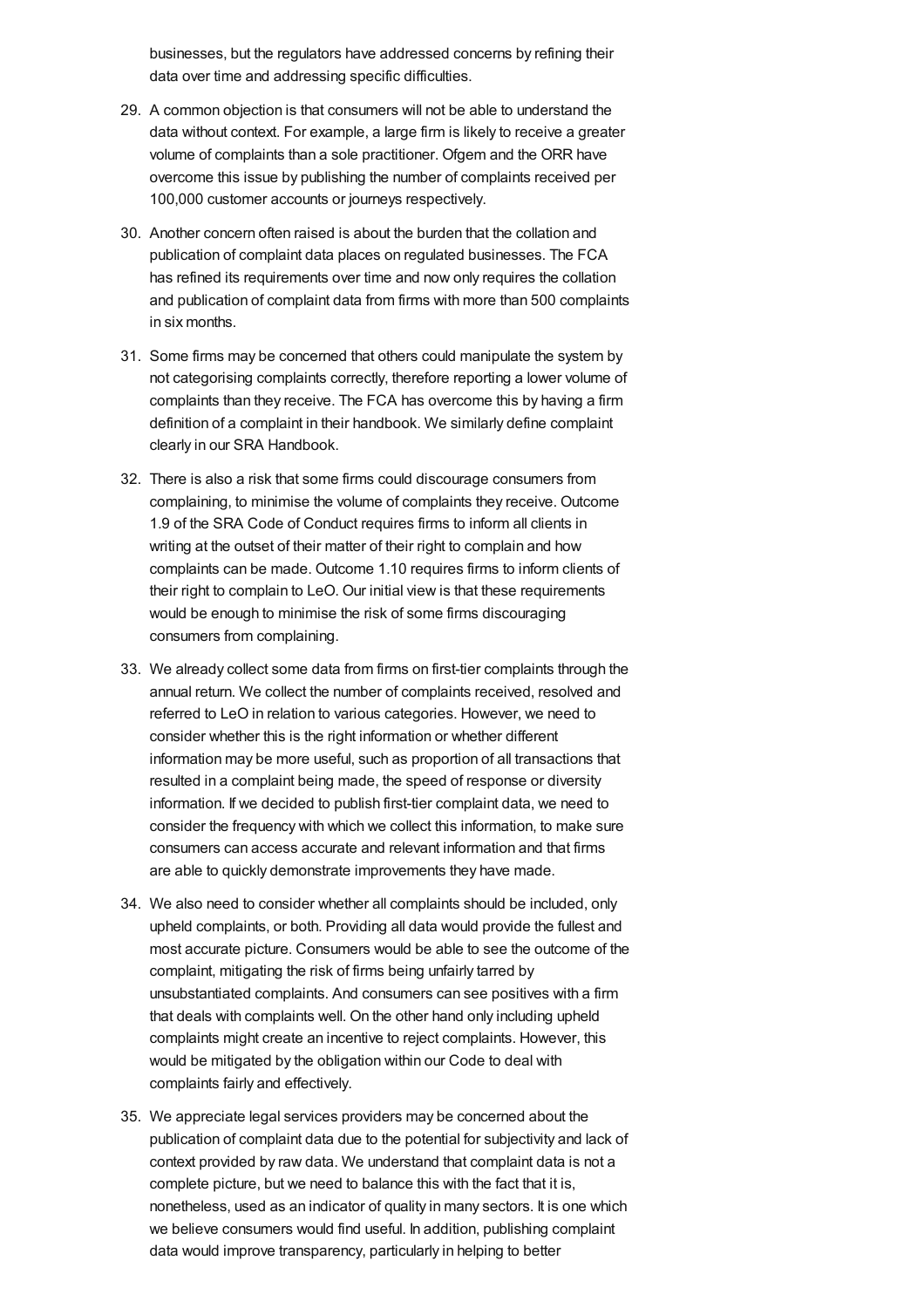understand complaints - for example, which categories of law are more susceptible to complaints than others.

- 36. Issues regarding the lack of context of raw complaint data could be mitigated by carefully considering what data to publish and by adding contextual information to the complaint data that is published, for example: type of complaint, proportions of transactions resulting in a complaint or information to reflect that some areas of work lead to more complaints than others. We would welcome views on the type of contextual information that firms feel would be necessary to make the data meaningful to consumers.
- 37. We are also mindful of increasing the burden on firms if we require them to collate additional or different information. We will give this careful consideration in reaching our views and when we design our data collection requirements. We will take into account any responses we receive to this discussion paper.
- 38. We have deliberated over whether it may be better to ask firms to publish their own complaint data, or for the SRA to collate and publish this data centrally. On balance, our view is that a dual approach would bring the greatest benefits to consumers. Centralising the data would allow us to aggregate, inform research and illuminate sector-wide trends. The information would then also be available to intermediaries to aid the development of choice tools such as comparison websites. Having the data available in one centralised location would enable consumers to compare different providers much more easily, alongside other information relevant to their choice of provider. On the other hand, publication of complaint data by firms would mean that this data would be available to consumers who did not utilise the SRA website or comparison websites when choosing a legal services provider. It would also enable the firm to add a greater amount of contextual information than may be possible through a centralised publication. For example, a firm may wish to explain more about its complaints process, or about improvements it has made as a result of learning from complaints. We welcome views on this dual approach.
- 39. There are a number of options for how we might publish complaint data:
	- 1. publishing firm level data on the SRA website (possibly subject to certain parameters, such as size of firm or number of complaints)
	- 2. publishing an aggregate dataset for the entire regulated community (without firm specific information) as we have done recently with the diversity data toolkit, which allows firms to compare their diversity profile with other similar firms
	- 3. incorporation of firm level data into the digital register that we plan to develop (building on the new law firm search)
	- 4. a combination of the above.
- 40. In addition to first-tier complaint data, we are also considering whether complaint data from LeO would be useful to consumers. We may wish to include a link to LeO decisions in our digital register to make it easy for consumers to find, and to prevent them from having to separately search the SRA and LeO websites.

#### *Exemptions from complaint data*

41. We are mindful of the need to consider whether it would be proportionate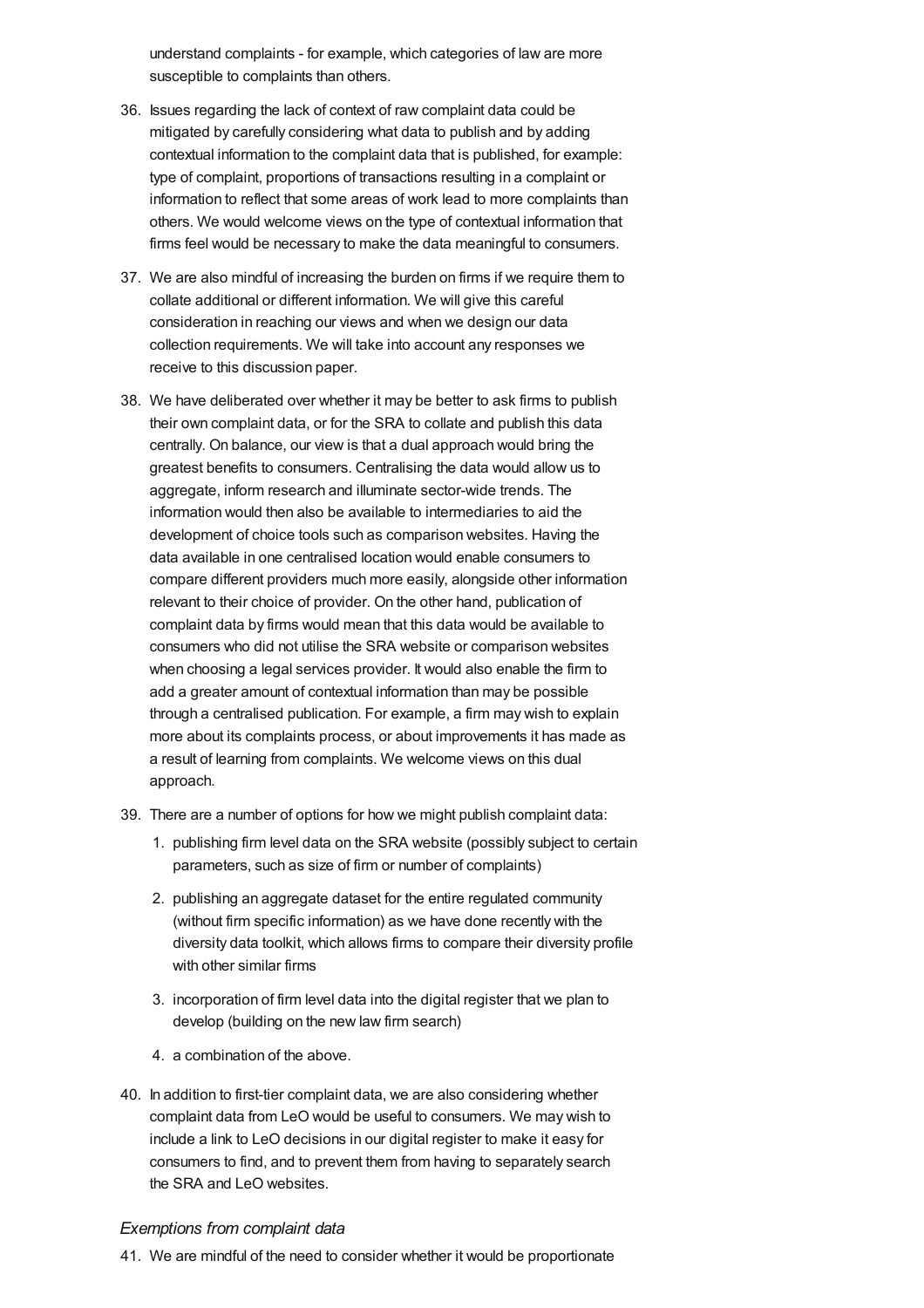to require the collection and publication of complaint data by all firms, irrespective of their size or the number of complaints they receive. We would, therefore, be interested in views on two possible exemptions.

- 42. First, we may want to consider exempting small firms from any requirements to publish data, although they would still be required to collect and submit data to the SRA. This will need consideration as it is questionable whether consumers should be denied access to information that they would use in making a decision as to whether to instruct one firm or another. The SRA defines a small firm as a sole practitioner or a firm with no more than four partners, members or directors, which has an annual turnover of no more than £400,000. There is no limit on the number of practising certificate holders.
- 43. Second, we may want to consider exempting firms who receive very low numbers of complaints from any requirements to publish data, although, as above, they would still be required to collect and submit data to the SRA. The FCA has a threshold of this nature in place.

## *Question 2*

What are your views on the burden that would be placed on firms by requiring the collection and/or publication of complaint data?

## *Question 3*

What data and contextual information on first-tier complaints do you think consumers would find most useful, for example, raw numbers of complaints, proportions of transactions resulting in a complaint, speed of response?

## *Question 4*

What are your views on whether firms should publish complaint data, whether the SRA should collate and publish this data, or whether there should be a dual approach? What do you see as the advantages and disadvantages of each option?

### *Question 5*

Do you think any specific categories of firms, such as those who receive very low numbers of complaints, should be exempt from any requirements to publish complaint data or any other category of data?

## *Question 6*

Of the options we have set out for how we might publish complaint data, which option do you think would bring the most benefits to consumers?

### *Question 7*

When weighing up the potential usefulness to consumers against the potential risks, do you think that the publication of complaint data would benefit consumers overall?

### *Insurance claims data*

44. The number of negligence claims made by clients in relation to which firms' insurance companies have made a payment is a potential indicator of quality, and one which we think consumers may find useful in choosing a legal services provider.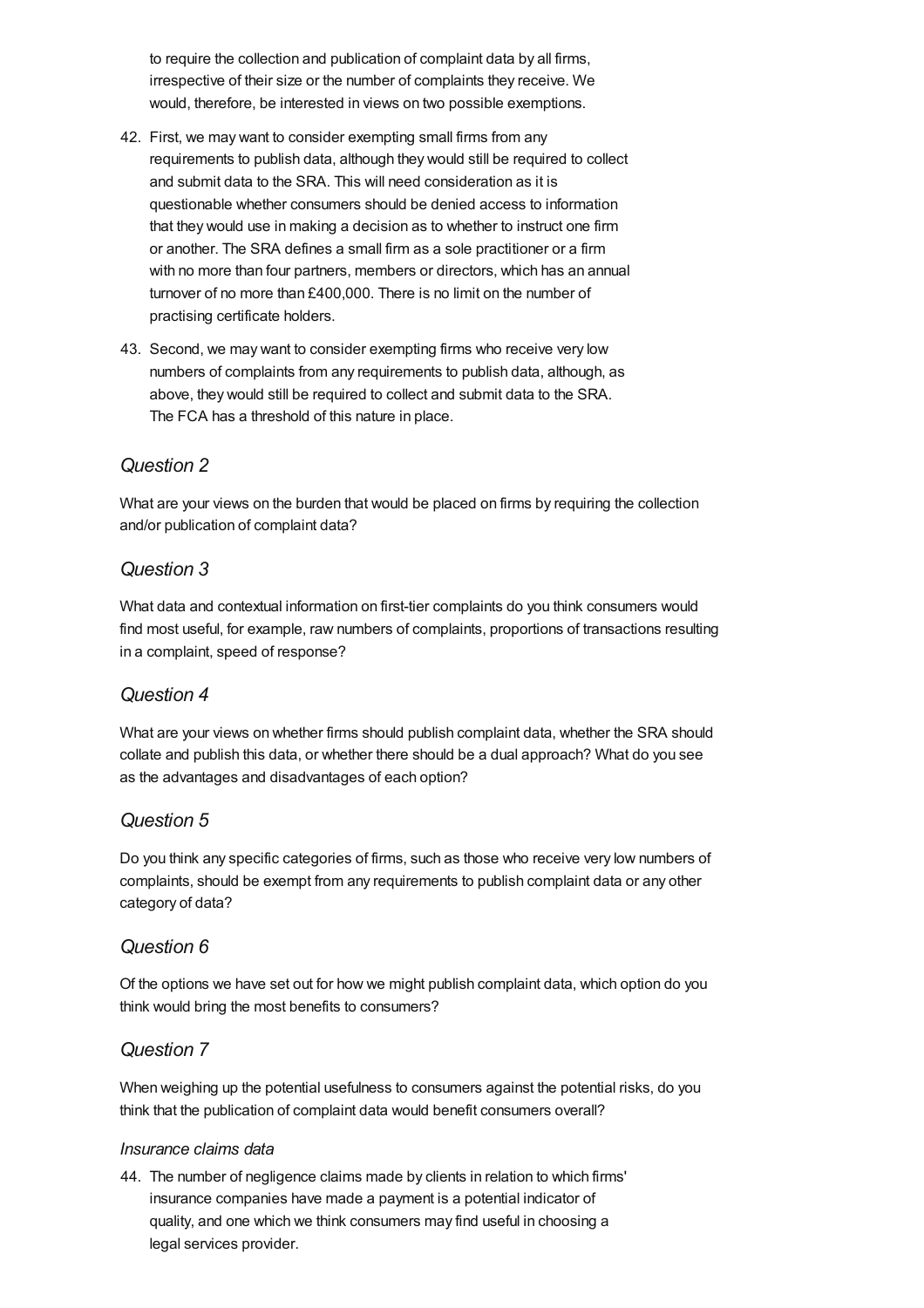- 45. We already collect this data from firms through the annual return, so publishing the data fits with our overall approach to transparency. However, we recognise there are risks to publishing this data that we will need to consider.
- 46. There is a risk that the publication of data could deter some firms from bringing a potential claim for negligence to the attention of their clients. Outcome 1.16 of the SRA Code of Conduct requires firms to inform current clients if they discover any act or omission which could give rise to a claim against the firm. Our initial view is that this requirement is enough to ensure that firms continue to bring potential negligence claims to the attention of their clients.
- 47. Seeing that a firm's insurer has made a payment in relation to a claim for negligence may deter some consumers from purchasing legal services from that firm. This impact could continue long after the firm has improved procedures or after the employee responsible for the negligence has left the firm. We also recognise that firms are not in absolute control about whether or not a payment is made because of the role of insurers who may, for example, wish to settle for tactical reasons. We therefore need to think carefully about whether to publish this data, how it could be presented and any contextual information that it may be necessary to provide alongside the raw data.

## *Question 8*

When weighing up the potential usefulness to consumers against the potential risks, do you think that the publication of insurance claims data would benefit consumers overall?

### *Additional information*

- 48. In this section we set out four areas in respect of which we are considering providing the facility for individuals or firms to publish additional information voluntarily. It is not common for a regulator to include all of this information in their online register. However, we are considering providing this facility in order to begin to address the market issues identified by the CMA in their interim report.
- 49. Consumers need to be able to easily access information about providers, in order to make informed decisions and drive effective competition. This is not working well in the legal services market at the moment, due to a lack of easily accessible information. This makes search costs high for consumers, very few of whom are prepared to contact a number of providers individually to request this information. The CMA have stated the view that "it is predominantly a lack of information that is currently restricting competition. In order to stimulate competition in the current market, which is of primary importance in addressing concerns about affordability and unmet demand, we believe that the priority is to change supplier behaviour in order to address the lack of transparency over price and quality."11 [\[#n11\]](#page-18-10)
- 50. The CMA also points to LSB research which indicates a substantial variability in the prices charged by providers for the same service, suggesting that consumers could benefit from substantial savings if there was greater visibility of price and quality information.
- 51. The CMA are considering remedies which would make it mandatory for providers to publish this information. Although we agree with the CMA on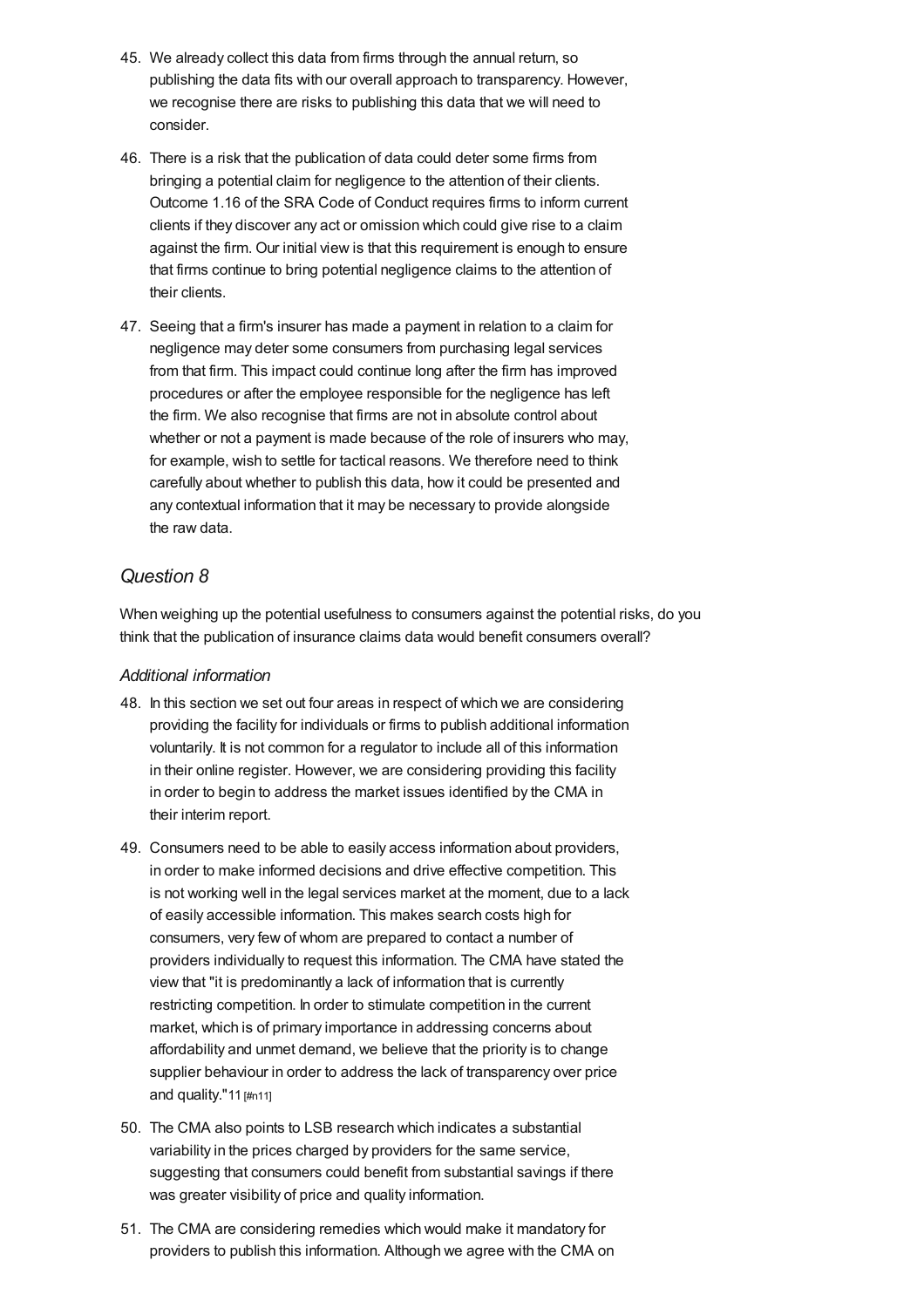the need for increased transparency in relation to price and quality, we would prefer that the market responded to the needs of consumers without additional regulatory requirements. One option we explore in this section is to create the opportunity for individuals and firms to publish information on price and quality through our online register and therefore make this information easily accessible to consumers and comparison sites. This is in the expectation that the market will reward those that do and further incentivise other providers to publish their information.

52. As we explained at paragraph 19, the case for this type of regulatory intervention is stronger for individual and small business consumers because the information asymmetry between them and their providers is greater. We therefore expect this additional facility to be predominantly used by firms serving those client groups.

### *Quality information*

53. Some individuals or firms may wish to provide information for inclusion in our digital register that could act as an additional signal of quality to consumers - for example, accreditations or panel membership. We recognise that consumers would find this information useful in choosing the right legal services provider for their needs. However, we also recognise that there is a risk that if accreditation schemes are not sufficiently reliable and robust, they could provide misleading quality signals to [consumers.](#page-18-11)12 [#n12]

## *Question 9*

When weighing up the potential usefulness to consumers against the potential risks, do you think that the publication of quality data would benefit consumers overall?

#### *Areas of practice and specialism*

- 54. We consider that consumers would find it useful to see the areas of practice in which the firm offers legal services to help them search for a provider. We currently collect information about the areas firms have practised in over the last year as part of the annual return. This will not necessarily be an accurate indication of the areas of practice in which firms want to offer their services to the public, so if we decide to publish this information, we will need to consider how best to collect this information.
- 55. In addition to this, area of practice is not necessarily a good indication for consumers as to the level of experience or expertise that the firm has in relation to a particular area of law. Firms could, then, want to give additional evidence; for example, a firm specialising in conveyancing may wish to provide information about the number of transactions they have completed in the previous 12 months.

#### *Price information*

56. At the moment, there is very little information available to consumers on price to help them compare and choose a legal services provider. However, the cost of services is the second most important factor when searching for a solicitor (after reputation).13 [\[#n13\]](#page-19-0) In addition, 63 percent of the public do not believe that professional legal advice is an affordable option for ordinary people14 [\[#n14\]](#page-19-1) and this perception is acting as a barrier to accessing legal services.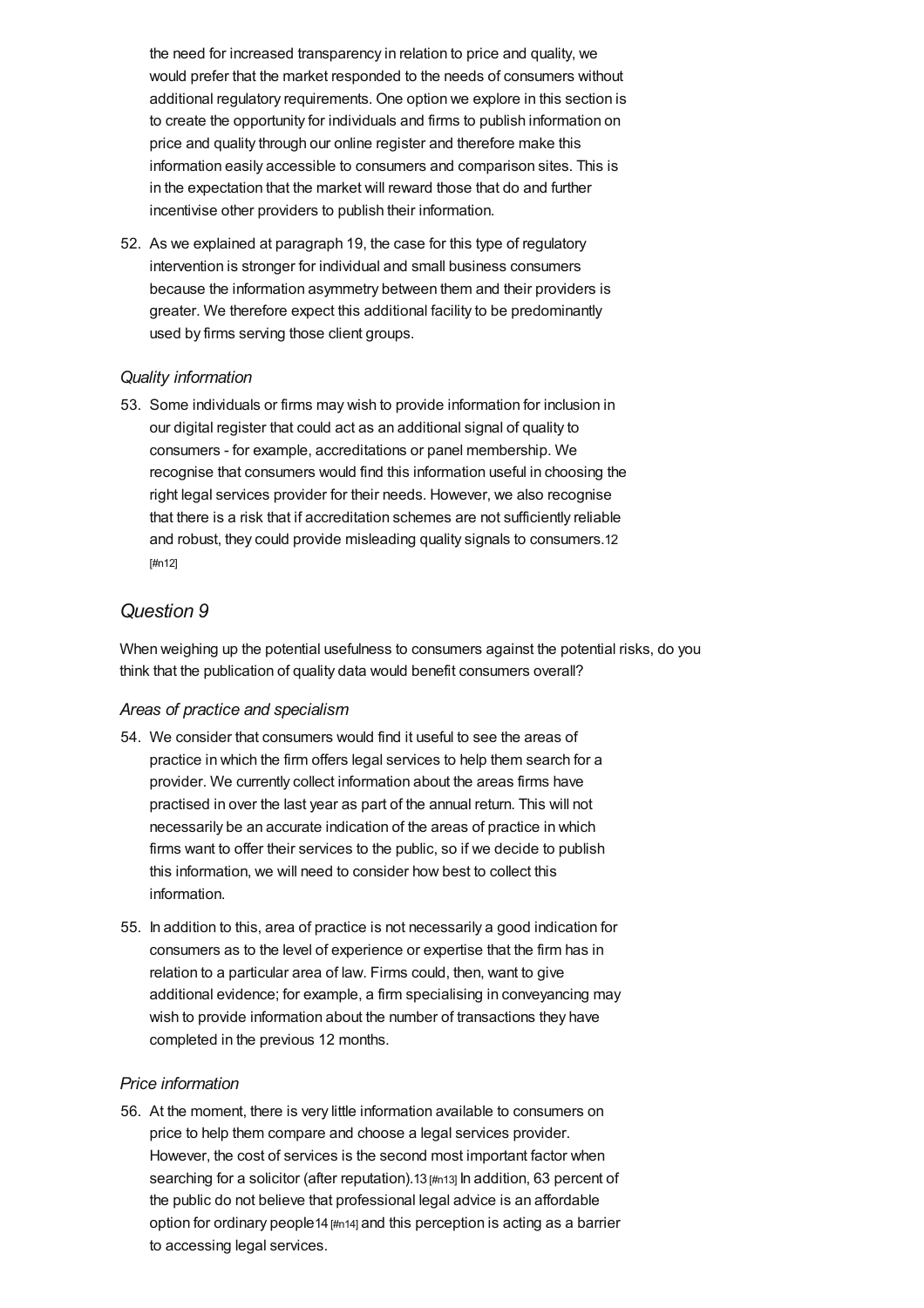- 57. Outcome 1.13 of the SRA Code of Conduct requires firms to provide their clients with the best possible information, both at the time of engagement and when appropriate as their matter progresses, about the likely overall cost of their matter. In practice, this means that firms will usually provide an estimate of costs during an initial consultation and in their client care letter. They would then inform clients if they think this estimate will be exceeded.
- 58. However, Outcome 1.13 applies where a consumer has already chosen a legal services provider, therefore, its purpose is not to enable consumers to compare the prices of different providers or to drive competition. To achieve these things, consumers need transparent price information to be easily accessible before they choose a provider. We are a long way from this at the moment, with research showing that only 17 percent of firms currently advertise their prices online.15 [\[#n15\]](#page-19-2)
- 59. Both the CMA and the LSCP have recently expressed the view that legal services providers should make price information more transparent and that regulators may have a role to play in making this happen.
- 60. In its interim report, the CMA has identified a lack of transparent pricing as a significant barrier to consumers being able to compare providers and drive competition. It points to research showing substantial price dispersion for similar legal services16 [\[#n16\]](#page-19-3) , indicating that competition is limited and that many consumers are paying more than is necessary for their legal services. It says that a lack of price transparency may also restrict the entry of comparison websites to the market, which further limits competition.
- 61. The CMA says that there is "considerable scope for providers to improve transparency of pricing, particularly online. The fact that some providers are publishing prices to a greater extent suggests that firms are not constrained in general from more transparent pricing".
- 62. The CMA is considering a range of possible recommendations to encourage price transparency, including recommending that, as a regulator, we introduce a mandatory requirement to publish specific price information.
- 63. The LSCP says consumers cannot be empowered to drive competition in the legal services market without additional price transparency, and it has recommended that, as an approved regulator, we should: "require the publication of the average cost of legal services on the websites of approved firms and individuals, and mandate that they provide this information on request."17 [\[#n17\]](#page-19-4)
- 64. We recognise that providing an accurate estimate of the costs of a particular matter can be difficult because of the uncertain nature of some legal transactions, particularly litigation. In these cases, costs can be driven to a large extent by the behaviour of the other side, something that may be impossible to judge at the beginning of the matter. We therefore do not feel that the level of price transparency the LSCP and CMA would like to see is possible in all areas at the moment.
- 65. However, an increasing number of firms are now offering standard fixed fees for certain legal transactions. For example, in conveyancing, will writing, power of attorney and immigration, the majority of transactions are charged on the basis of standard fixed fee arrangements.18 [\[#n18\]](#page-19-5) Even for complex divorces, fixed fees are being offered in 36% of cases.19 [\[#n19\]](#page-19-6)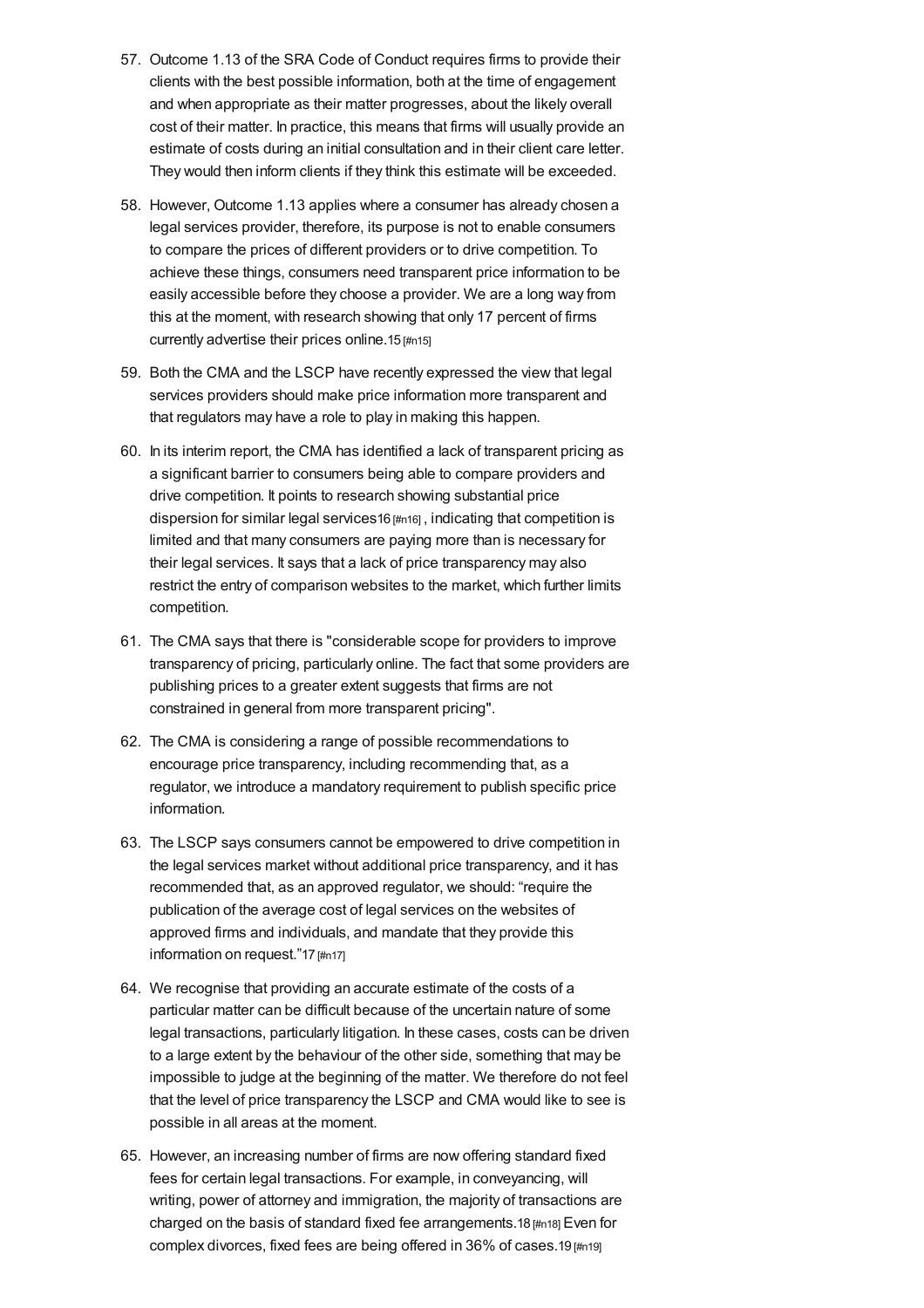This demonstrates that increased price transparency is possible in some areas and, where it is, there are clear benefits to consumers. In addition, where a consumer uses a comparison site to help them choose a legal services provider, they are very unlikely to choose one that does not publish price information.

- 66. Having given this issue careful consideration, our initial view is that we should not be mandating the publication of price information at this stage. We would like instead for firms to consider what pricing information they could publish on their own websites and include in our digital register.
- 67. We believe that the market is best placed to deliver the information solutions that best meet the needs of consumers and our preference is therefore for the market to respond to customer demand, including on price transparency. However, until more price information is available, the use of comparison websites is hindered. As we said in our response [\[/sra/consultations/consultation-responses/cma-interim-report.page\]](https://www.sra.org.uk/sra/consultations/consultation-responses/cma-interim-report.page) to the CMA's interim report, we believe that increased coverage of the legal services market by comparison websites would be the single best way to enable consumers to compare legal services providers. We will therefore provide support in the short-term, acting as a catalyst for more comparison websites by providing more accessible information, including price information where a firm provides this to us. However, in the absence of progress this may need to be something that we return to in the future.

## *Question 10*

What price information do you think firms could include on their own websites and/or in our digital register? What barriers are there to the provision of price information?

### *Service delivery information*

68. We consider that our digital register should have a clear focus on helping consumers compare different legal services providers on the basis of indicators of quality and, in some cases, price. However, there are other aspects of service delivery that are important to some consumers, such as opening hours, disability access, languages spoken, whether the firm wishes to take on new clients, etc. Having this information in one place would help consumers more easily identify which legal services provider could best meet their particular needs. Firms may therefore like to consider what additional service delivery information they would like to include in our digital register.

## *Question 11*

What sort of additional information do you think could be included in our digital register either on a voluntary or compulsory basis?

### *Developing a digital register*

69. Our law firm search [\[/consumers/using-solicitor/law-firm-search.page\]](https://www.sra.org.uk/consumers/using-solicitor/law-firm-search.page), launched in April 2016 on SRA.org.uk features a search tool where anyone can look up SRA regulated firms by name or SRA number. It provides basic information about a firm, such as address and contact information. This is a solid starting place for our work. However, we do not have our own webbased register of individual solicitor details. Instead, we redirect stakeholders to the Law Society's Find a Solicitor (FAS) service, though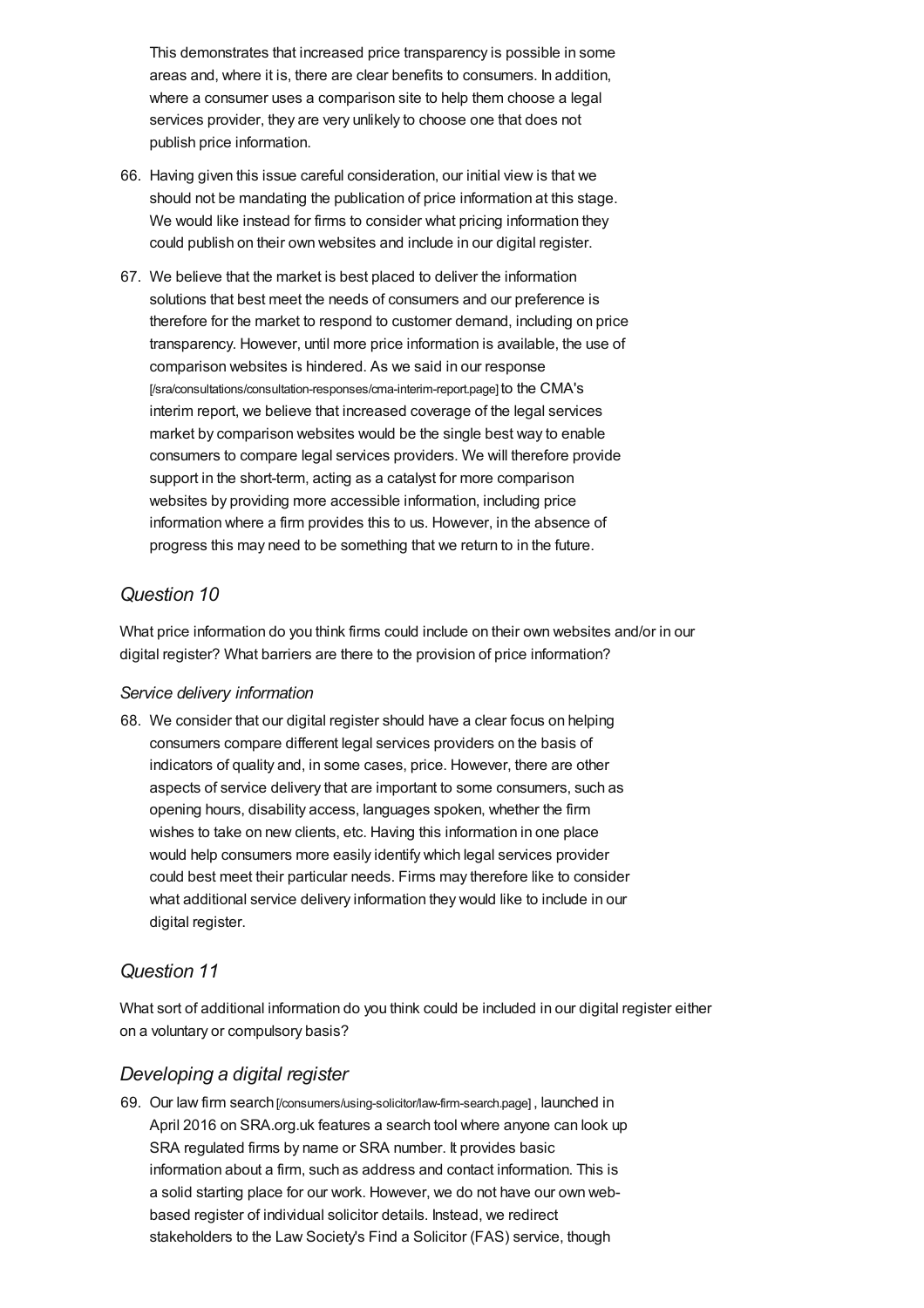we provide the regulatory data for the FAS service. The LSCP has described this process as: "neither effective nor consumer focused and (it) does not serve to reinforce independence between the regulatory and representative arm."

- 70. We therefore aim to build an improved digital register of SRA regulated individuals and organisations. This would allow consumers to access information about individual solicitors as well as firms.
- 71. We propose building the register using a phased approach, adding each category of data we decide to include to the register individually as and when we were able to collect the data and prepare it for publication. The data would build over time to create a comprehensive digital register. For example, we already publish details of enforcement action, conditions on practising certificates and referrals to the SDT through our solicitor check [\[/consumers/solicitor-check.page\]](https://www.sra.org.uk/consumers/solicitor-check.page) tool. This data could, then, be readily incorporated into one digital register, whereas other data, such as complaints, necessitates us determining our own requirements, putting in place arrangements to collect the data and then collecting the data before any publication takes place. We would, therefore, expect details of enforcement action and conditions on practising certificates to be included in our digital register quite some time before complaint data.

#### *Comparison tools*

- 72. The data in our digital register, through data services, would be available to re-publishers directly, to aid the development of choice tools such as comparison websites. The Law Society would be one of the re-publishers to whom this information would be available, enabling them to continue with their FAS service, while reinforcing independence between regulation and representation.
- 73. We want to encourage all re-publishers to access and use our information, not just those in the legal sector, as the market is best placed to develop comparison tools that deliver real choice to consumers. Our intention is, therefore, that while we will provide information on our own website that consumers may use, we will not be developing a comparison website. This is something which we feel is better left to private providers.
- 74. Comparison sites often provide consumers with basic information about their rights, responsibilities or legal processes. For example, The Law Superstore [\[https://www.thelawsuperstore.co.uk/\]](https://www.thelawsuperstore.co.uk/) provides basic explanations of when consumers might have a claim and explains some terminology. This is an effective way to increase public understanding as the information is delivered at the point of need.
- 75. We appreciate that some firms will be concerned about comparison websites growing in popularity in the legal services market. In particular, some firms may be concerned about facilities that enable previous clients to post reviews due to issues of fraud or the fact that reviews may be heavily influenced by the outcome of the case. We believe that, overall, increased use of comparison websites in the legal services market will benefit consumers, but firms will need to consider these issues when deciding whether or not they provide data to comparison websites.

#### *Quality signs*

76. We are considering the best ways to help consumers understand what they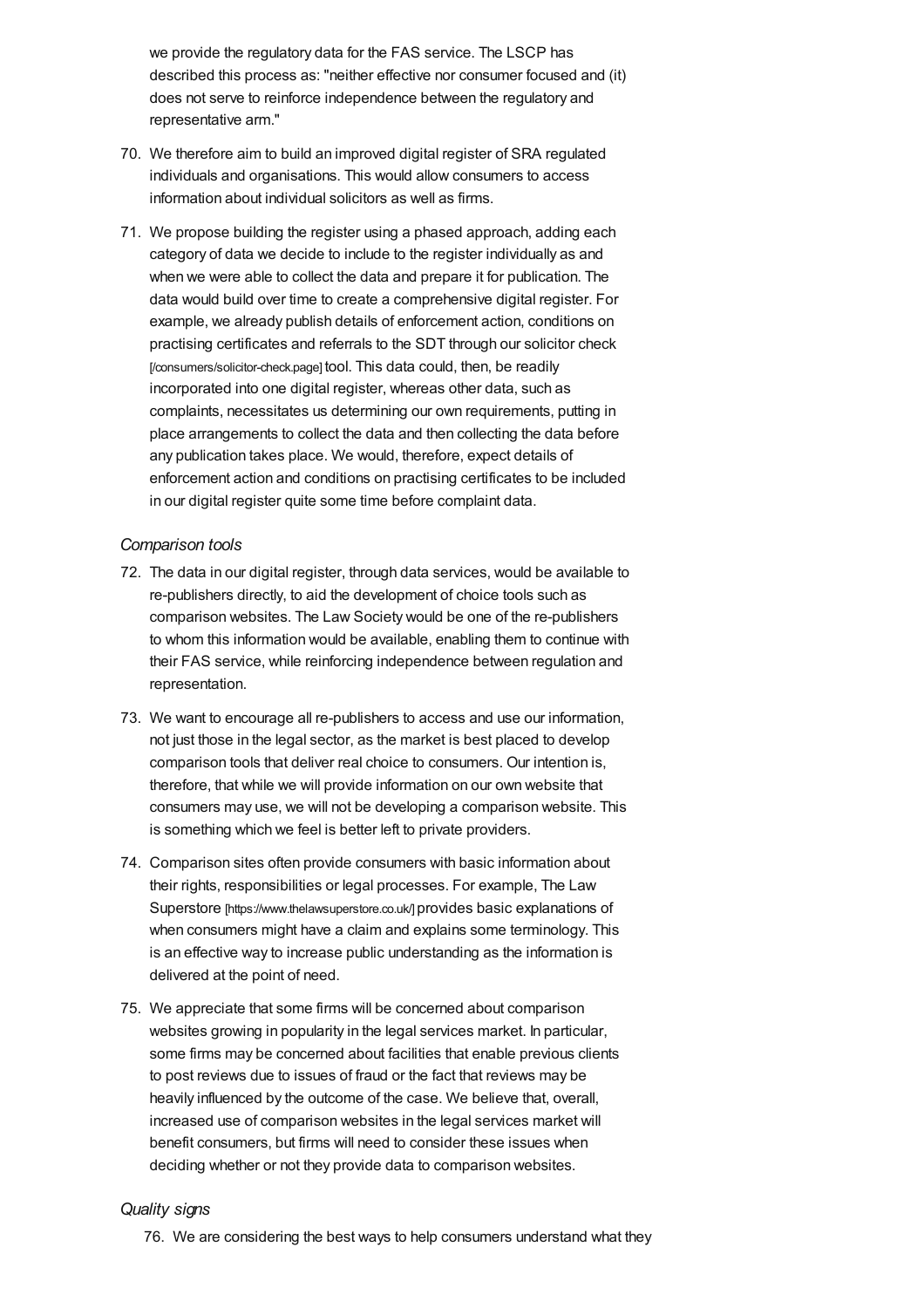can expect of a solicitor and what protections are in place depending on the provider they choose. We already provide information on what to expect from your lawyer through the Legal Choices website.20 [\[#n20\]](#page-19-7) There are also obligations on those we regulate to provide certain information to their clients. We may wish to consider building on this to develop other materials for consumers of legal services.

- 77. The General Dental Council (GDC) "has designed a concise and accessible guide for consumers explaining what to expect from dentists, as well as the protections that exist if something goes wrong".21 [\[#n21\]](#page-19-8) The leaflet, 'Smile', is available on the GDC's website and dental surgeries are encouraged to display it in waiting rooms. We may wish to consider developing comparable materials.
- 78. It can also be difficult for consumers to establish whether or not a provider is regulated. One piece of research found that: "Consumers were generally surprised and concerned to learn that some legal services were not regulated. They were not aware of how to tell the difference between an unregulated and regulated provider".22 [\[#n22\]](#page-19-9) In its interim report, the CMA also stated that the majority of consumers do not know whether or not their provider is regulated and the implications of this for consumer protections.
- 79. Given the proposals we set out in 'Looking to the future', to enable solicitors to deliver non-reserved legal services by practising in an unauthorised organisation, it is important we consider how we can help consumers to understand whether or not a legal services provider is regulated and whether or not they would benefit from protections under the SRA's Compensation Fund if things went wrong. Many regulated providers do not include this information on their website. One way this could be addressed is to enable regulated providers to use a specific logo to denote to consumers that they are regulated and enable SRA regulated firms to use a specific logo to denote that their clients would have access to the SRA's Compensation Fund if things went wrong.
- 80. The clearest example of this working in practice is in the financial services market. The FCA and Prudential Regulation Authority (PRA) require authorised firms to inform new and existing customers that the Financial Services Compensation Scheme (FSCS) protects their deposits. Authorised banks, building societies and credit unions are required to prominently feature FSCS materials in-branch and online (including mobile applications). Firms must continue to confirm deposits are eligible on customers' statements of account. In practise this means that the 'FSCS protected' badge is displayed in bank and building society windows, on all letters to customers and online. The 'FSCS protected' badge is designed to increase awareness of FSCS and to increase consumer confidence in financial services.

The GDC and the General Pharmaceutical Council developed logos for use by providers that they regulate. These logos provide reassurance to consumers that providers are regulated and meet specified standards. The Government has also developed a quality mark for tradesmen called TrustMark.23 [\[#n23\]](#page-19-10) Tradesmen who have this quality mark will display the logo on their website and on communications with their customers.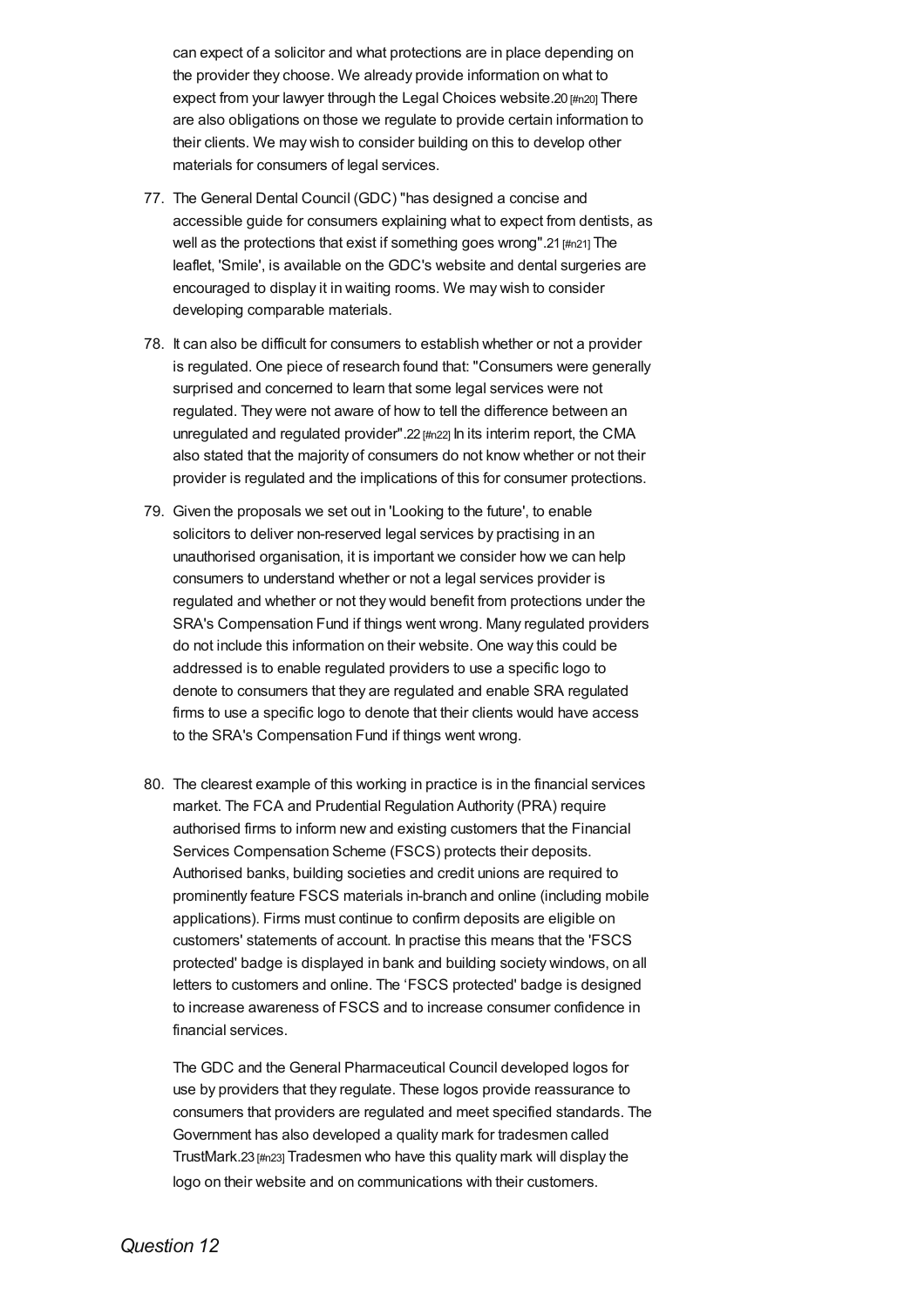Is there anything missing from the proposed information package for consumers?

## *Question 13*

Would consumers of legal services find it useful if the SRA produced a guide explaining what to expect of a solicitor and the protections that exist if something goes wrong?

## *Question 14*

What are your views on how consumers could easily establish whether or not a legal services provider is regulated? Would a logo for use by regulated individuals and firms be useful in identifying to consumers that a provider is regulated by the SRA?

## *Question 15*

Would a SRA compensation fund logo be useful to raise awareness of the SRA's compensation fund and in denoting that a client of the provider would enjoy protections under that fund.

## *Questions in full*

## *Question 1*

Do you think there could be any diversity impacts as a result of publishing this information in a much clearer way than it is currently available? If so, what do you think those impacts could be?

## *Question 2*

What are your views on the burden that would be placed on firms by requiring the collection and/or publication of complaint data?

## *Question 3*

What data and contextual information on first-tier complaints do you think consumers would find most useful, for example, raw numbers of complaints, proportions of transactions resulting in a complaint, speed of response?

## *Question 4*

What are your views on whether firms should publish complaint data, whether the SRA should collate and publish this data, or whether there should be a dual approach? What do you see as the advantages and disadvantages of each option?

## *Question 5*

Do you think any specific categories of firms, such as those who receive very low numbers of complaints, should be exempt from any requirements to publish complaint data or any other category of data?

## *Question 6*

Of the options we have set out for how we might publish complaint data, which option do you think would bring the most benefits to consumers?

## *Question 7*

When weighing up the potential usefulness to consumers against the potential risks, do you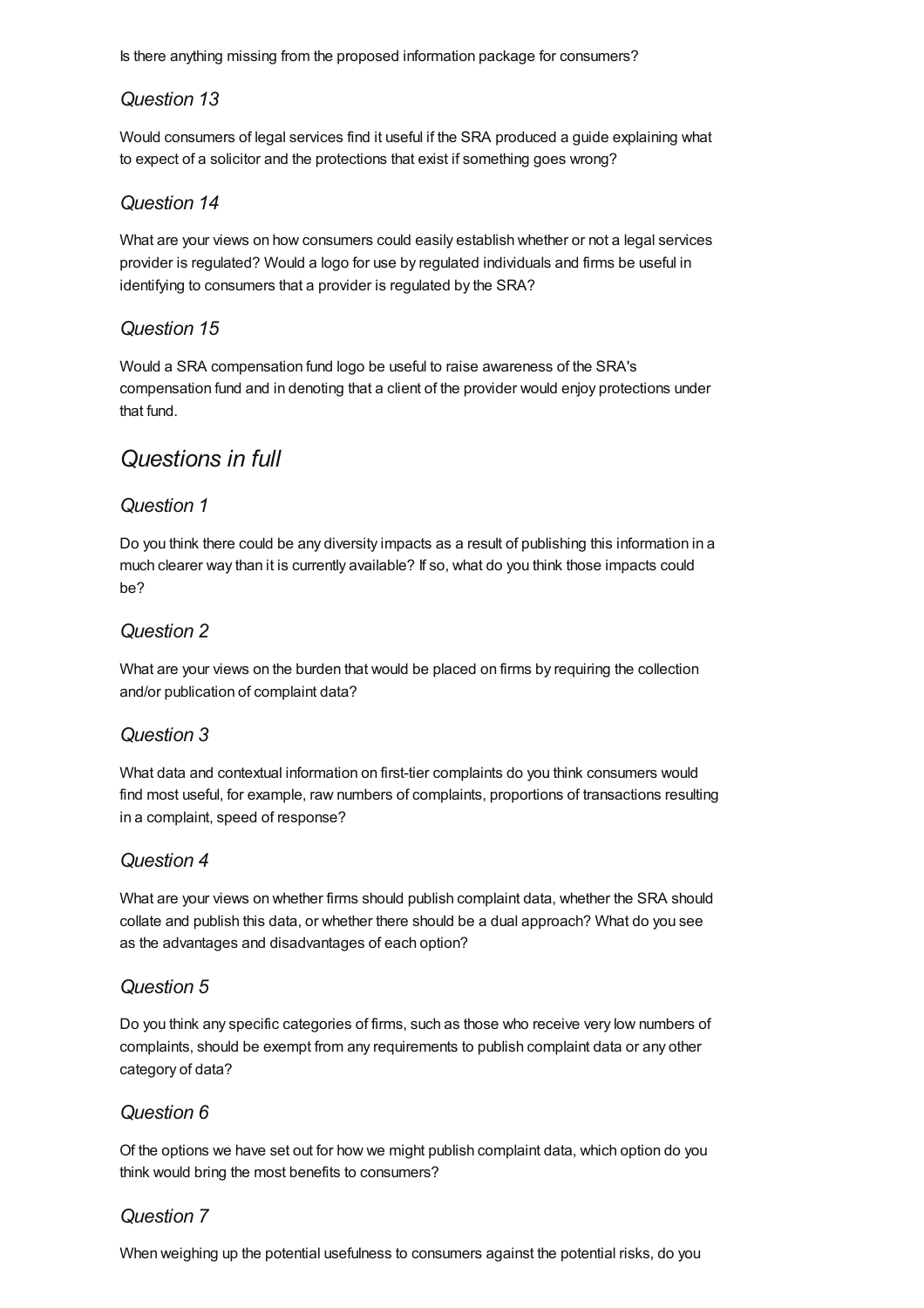think that the publication of complaint data would benefit consumers overall?

## *Question 8*

When weighing up the potential usefulness to consumers against the potential risks, do you think that the publication of insurance claims data would benefit consumers overall?

## *Question 9*

When weighing up the potential usefulness to consumers against the potential risks, do you think that the publication of quality data would benefit consumer overall?

## *Question 10*

What price information do you think firms could include on their own websites and/or in our digital register? What barriers are there to the provision of price information?

## *Question 11*

What sort of additional information do you think could be included in our digital register either on a voluntary or compulsory basis?

## *Question 12*

Is there anything missing from the proposed information package for consumers?

## *Question 13*

Would consumers of legal services find it useful if the SRA produced a guide explaining what to expect of a solicitor and the protections that exist if something goes wrong?

## *Question 14*

What are your views on how consumers could easily establish whether or not a legal services provider is regulated? Would a logo for use by regulated individuals and firms be useful in identifying to consumers that a provider is regulated by the SRA?

### *Question 15*

Would a SRA compensation fund logo be useful to raise awareness of the SRA's compensation fund and in denoting that a client of the provider would enjoy protections under that fund?

## <span id="page-15-0"></span>*Annex A*

### *Our work on consumer information*

There are four strands to our work on consumer information:

- 1. Improve the accessibility of SRA regulatory data for consumers and other stakeholders. We are looking at how best to open up access to more regulatory information and how this can feed into a new SRA open data model. This new facility takes account of the LSCP's recent calls for action to the legal regulators, but also embraces the government's Public Data Principles by making information on the firms we regulate freely available to all re-publishers, for example comparison websites.
- 2. Continue requiring solicitors to inform their clients about regulatory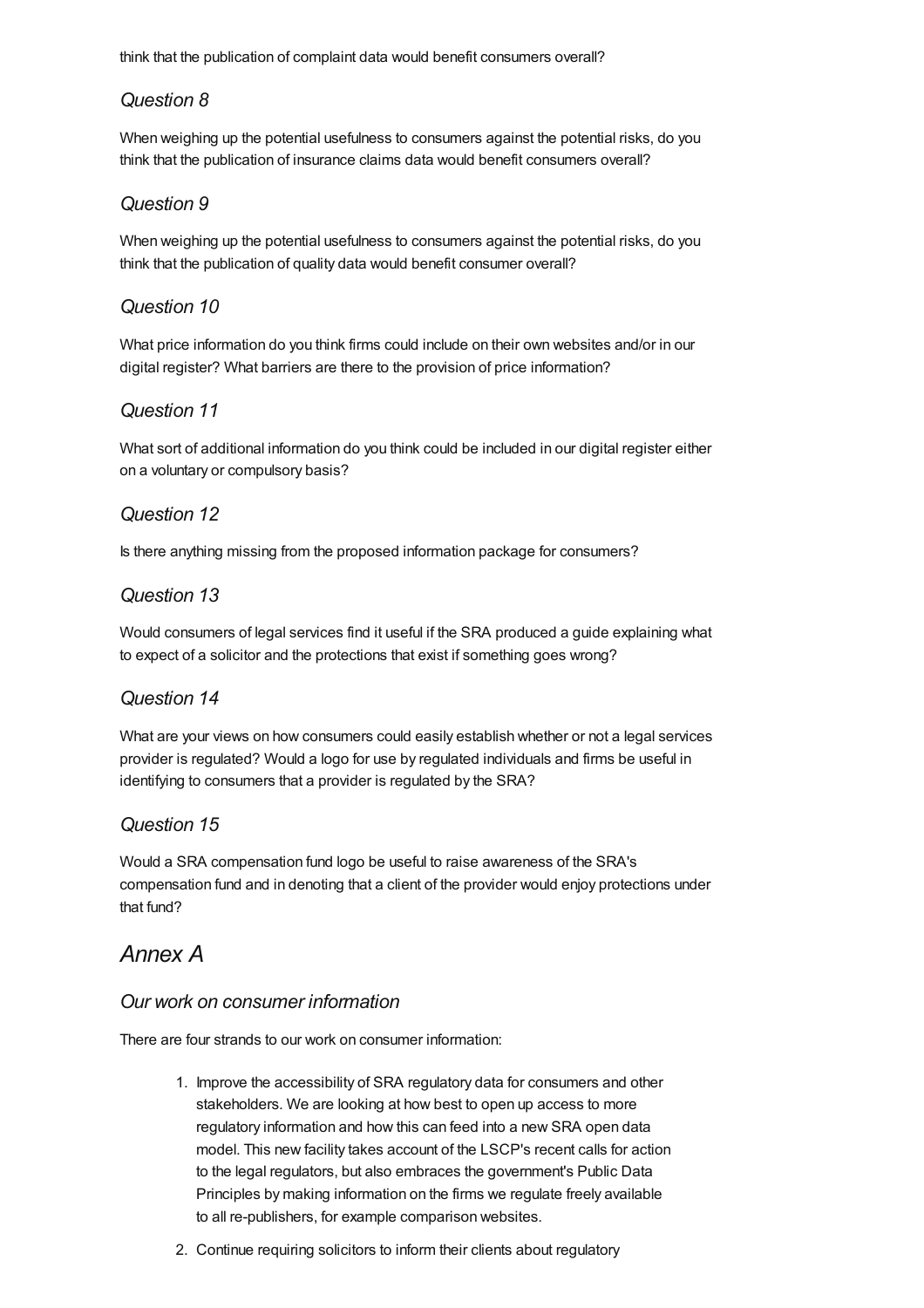protections that apply to their work, and their rights to access the Legal Ombudsman's services. Solicitors have a specific requirement to ensure clients understand whether and how the services they provide are regulated and about the protections available to them. This requirement is also mirrored for firms.

- 3. Improve the level of information available to help consumers navigate the legal services market, including the development of consumer guides/decision tools to provide jargon-free information about consumer rights, and help them make informed choices.
- 4. Roll out a programme of consumer engagement during our 2016 consultation process, including with members of the public and businesses, roundtable events with consumer bodies and advice agencies.

The first three strands of our work are considered in more detail in this discussion paper.

### *Information currently available from the SRA*

In April 2016, we launched a new web page law firm search [\[/consumers/using-solicitor/law-firm](https://www.sra.org.uk/consumers/using-solicitor/law-firm-search.page)search.page] on SRA.org.uk featuring a search tool where anyone can look up SRA-regulated firms by name or SRA number. This provides basic information about a firm, such as address and contact information.

In addition, we also make regulatory information available to our stakeholders in a number of other ways, including through:

- 1. online directories, such as our register of licensed bodies [/solicitors/firm[based-authorisation/abs/abs-search.page\]](https://www.sra.org.uk/solicitors/firm-based-authorisation/abs/abs-search.page)
- 2. search tools, such as our solicitor check decisions page [\[/consumers/solicitor](https://www.sra.org.uk/consumers/solicitor-check.page)check.page]
- 3. customer services, including the work of our Contact Centre to verify individual solicitors' practising status
- 4. a web service offering data re-users free access to up-to-date basic information about SRA-regulated firms24 [\[#n24\]](#page-19-11)
- 5. explanatory material on the 'Legal Choices' website
- 6. a data service to the Law Society's 'Find a solicitor' (FAS) directory.

Some of these deliver our statutory duties to make information available to the public on request about firms and solicitors we regulate. We currently provide six professional registers containing regulatory data. Both the LSB and the LSCP have recommended in recent years that we make this data more accessible.

The data in our registers has been defined incrementally over time, and we have treated them as discrete publication requirements, rather than integrating them all into a coherent, easily understood set. We therefore now want to look at a strategic long-term solution that will further improve the way our stakeholders, particularly consumers, can access our data as well as adding value to the way they can use it.

### *How other regulators use open data*

**Bar Standards Board** (BSB) publishes disciplinary decisions [\[https://www.barstandardsboard.org.uk/complaints-and-professional-conduct/disciplinary-tribunals-and-findings/past-](https://www.barstandardsboard.org.uk/complaints-and-professional-conduct/disciplinary-tribunals-and-findings/past-findings-and-future-hearings/)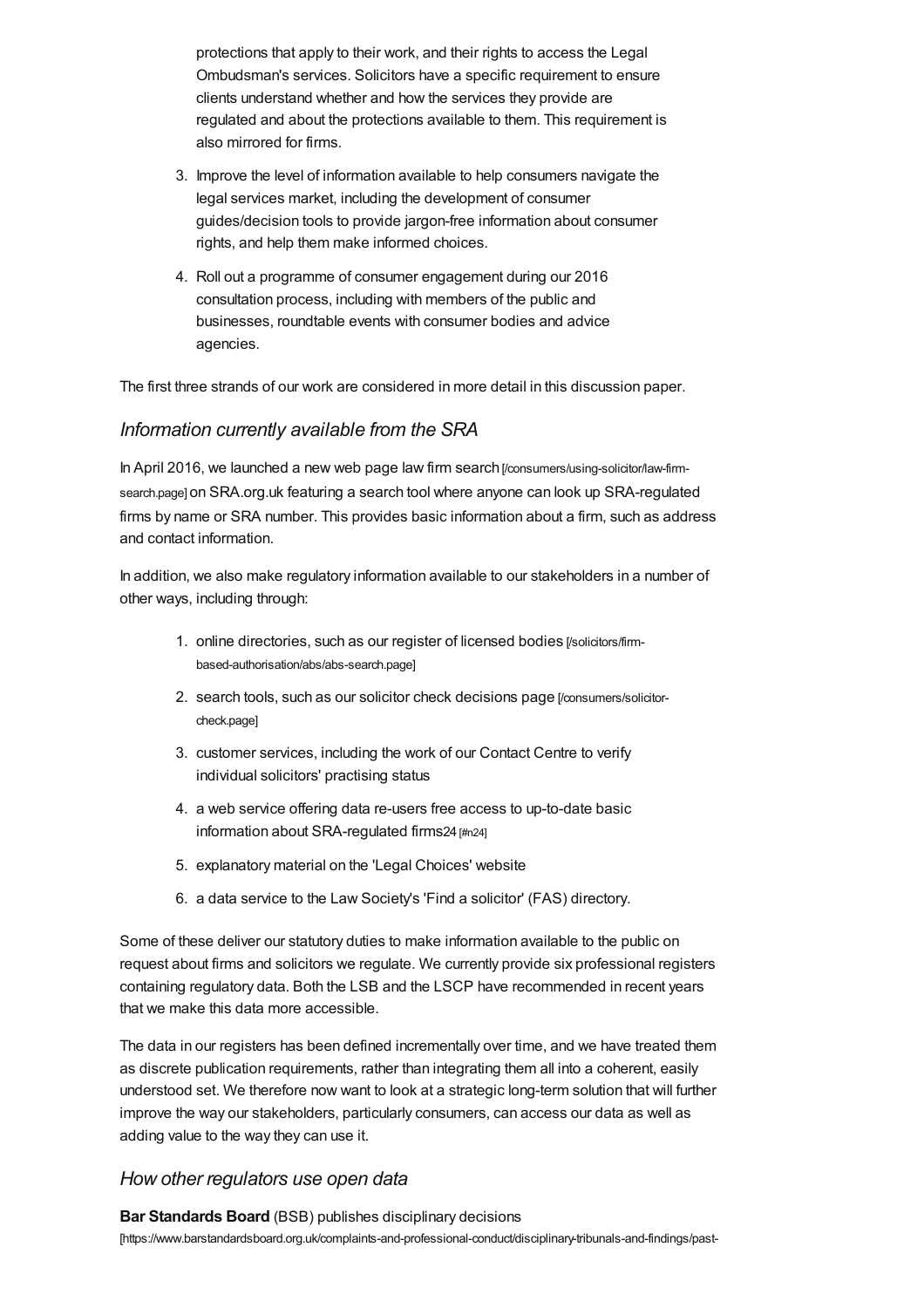findings-and-future-hearings/] of the BSB Tribunals about individual legal service providers.

**The Chartered Institute of Patent Attorneys/Institute of Trade Mark Attorneys**

publishes disciplinary decisions [\[https://ipreg.org.uk/registers\]](https://ipreg.org.uk/registers) of the Intellectual Property Regulation Board about individual service providers.

**CILEx Regulation** publishes disciplinary decisions [\[http://www.cilexregulation.org.uk/disciplinary](http://www.cilexregulation.org.uk/disciplinary-records)records] about individual legal service providers on its website.

**The Council for Licensed Conveyancers** (CLC) publishes details of forthcoming Adjudication Panel misconduct hearings and formal determinations of conduct complaints.

**The Environment Agency** publishes data [\[https://www.gov.uk/quality-of-local-bathing-water\]](https://www.gov.uk/quality-of-local-bathing-water) on the water quality of beaches across the UK, enabling the public to see how clean the water is and whether there is a problem with pollution.

**The Financial Conduct Authority** (FCA) publishes details of the number of complaints received by each of the firms it regulates who have received more than 500 complaints in six months. It prominently publishes a table of the ten firms who received the highest number of complaints on its website. It also publish aggregate complaints data [https://www.the[fca.org.uk/firms/complaints-data\]](https://www.the-fca.org.uk/firms/complaints-data) , split into products, type of firm and the nature of the complaint.

**Financial Ombudsman Service (FOS)** publishes complaints data [\[http://www.ombudsman](http://www.ombudsman-complaints-data.org.uk/)complaints-data.org.uk/] every six months about individual financial service providers. The information is published in the form of a table which can be sorted by the user, for example, to rank financial services providers by numbers of complaints.

**Institute of Chartered Accountants of England and Wales (ICEAW)** publishes disciplinary decisions (hearings of the ICAEW's Disciplinary and Appeal Committees) about individual service providers.

**The Legal Ombudsman** (LeO) publishes a 'datatable' on the number of complaints it has received about a legal services provider, what the complaints were about and how many of those complaints required a remedy, ie the consumer's complaint was upheld.

**Local Government Ombudsman** (LGO) provides a public database [\[http://www.lgo.org.uk/decisions\]](http://www.lgo.org.uk/decisions) of their decisions.

**Ofgem** publishes information on customer satisfaction [\[https://www.ofgem.gov.uk/data-portal/overview\]](https://www.ofgem.gov.uk/data-portal/overview) with energy suppliers, how many complaints suppliers receive and how many of those complaints are passed on to the Ombudsman. Ofgem encourages consumers to consider this information alongside price before switching energy provider.

**Ombudsman Services** (OS): Following a public consultation in 2012 seeking the views of companies, regulators and consumer bodies on the types of data they wanted to see published, OS is now publishing more complaints data. The data will be published quarterly and divided by business sector.

**Ombudsman Services: Energy** publishes data for the 10 biggest energy companies in the UK, which details complaints received and complaints resolved, broken down by energy supplier. On its website, it says that this data will "enable consumers to make better-informed decisions about their energy provision."

**Law Society of Scotland** publishes decisions [\[https://www.ssdt.org.uk/findings/\]](https://www.ssdt.org.uk/findings/) of the Scottish Solicitors Disciplinary Tribunal about individual legal service providers.

**Parliamentary and Health Service Ombudsman** (PHSO) publishes reports [\[http://www.ombudsman.org.uk/reports-and-consultations/reports/health\]](http://www.ombudsman.org.uk/reports-and-consultations/reports/health) on health authorities.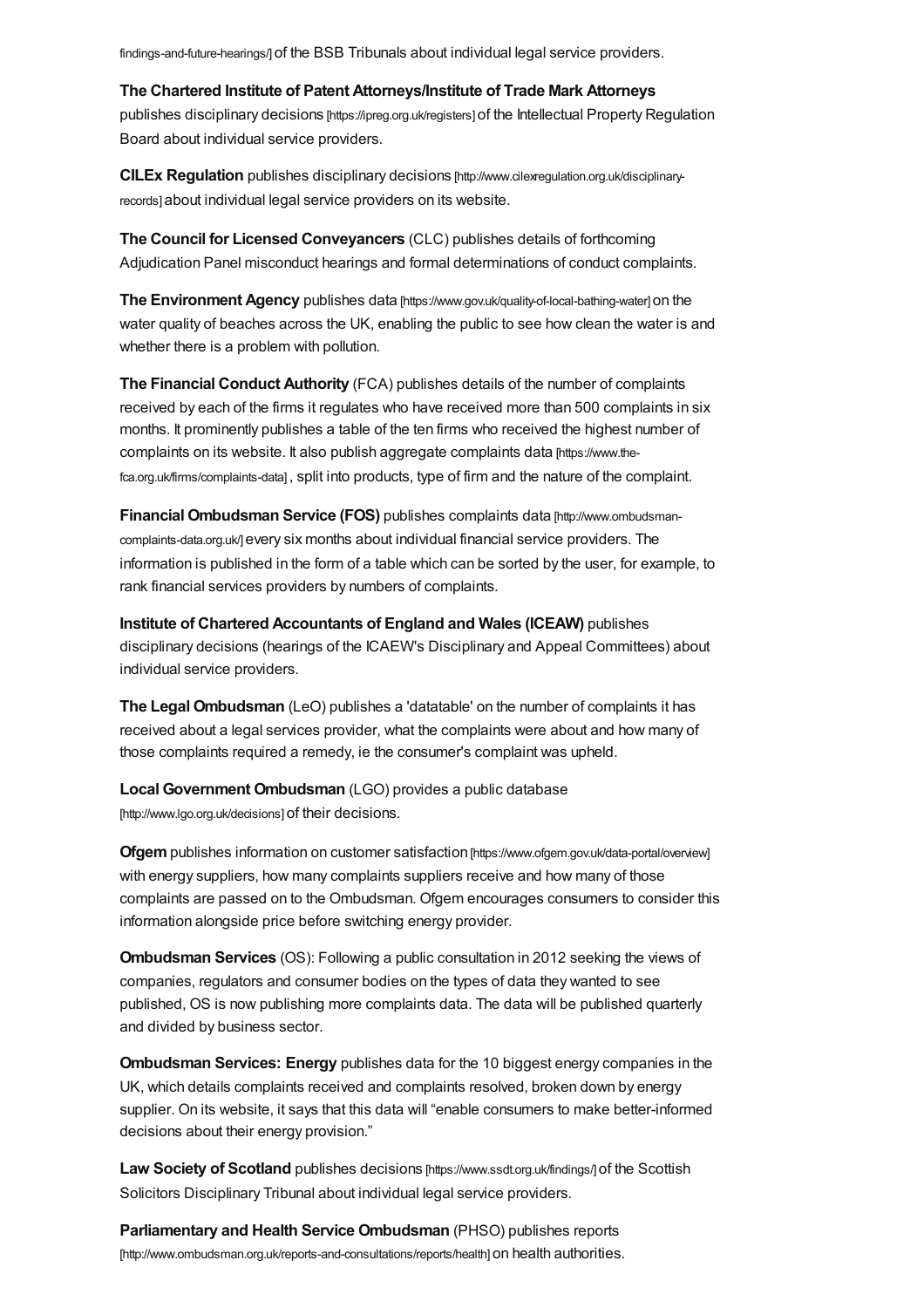**Royal Institute of Chartered Surveyors** (RICS): Decisions of the RICS Disciplinary Panel about individual service providers are published on its website.

**General Pharmaceutical Council** publishes registers of pharmacies and individual pharmacists [\[https://www.pharmacyregulation.org/registers\]](https://www.pharmacyregulation.org/registers) on its website, enabling consumers to check whether a pharmacy is subject to notices or conditions and check the outcome of any fitness to practise hearings in relation to an individual pharmacist.

**General Optical Council** publishes registers [\[https://www.optical.org/en/utilities/online-registers.cfm\]](https://www.optical.org/en/utilities/online-registers.cfm) containing information about the individuals and organisations it regulates on its website. The information includes qualifications, the outcome of any fitness to practise hearings and practice addresses.

<span id="page-18-12"></span>**[Notes](#page-18-12)** 

- <span id="page-18-0"></span>1. http://www.legalservicesboard.org.uk/news\_publications/LSB\_news /PDF/2016/20160525\_Chairman\_Letter\_Panel.pdf
- <span id="page-18-1"></span>2. Online survey of individuals' handling of legal issues in England and Wales 2015, Ipsos Mori Social Research Institute for The Legal Services Board and the Law Society, 2016 Legal professionals were defined as one of the following: solicitor, barrister, licensed conveyancer, notary, trade mark attorney, patent attorney, costs Lawyer, other Lawyer, employment adviser, immigration adviser, probate practitioner, and legal executive.
- <span id="page-18-2"></span>3. The legal needs of small businesses, Kingston University for the Legal Services Board, 2015
- <span id="page-18-3"></span>4. Legal Services Market Study, Interim Report [\[https://assets.publishing.service.gov.uk/media/577f76daed915d622c0000ef/legal-services](https://assets.publishing.service.gov.uk/media/577f76daed915d622c0000ef/legal-services-market-study-interim-report.pdf)market-study-interim-report.pdf] , CMA, 8 July 2016
- <span id="page-18-4"></span>5. [http://www.sra.org.uk/sra/policy/regulation-reform.page](https://www.sra.org.uk/sra/policy/regulation-reform.page) [/sra/policy/regulationreform.page]
- <span id="page-18-5"></span>6. Legal Services Market Study [\[https://assets.publishing.service.gov.uk/media/577f76daed915d622c0000ef/legal-services](https://assets.publishing.service.gov.uk/media/577f76daed915d622c0000ef/legal-services-market-study-interim-report.pdf)market-study-interim-report.pdf] , Interim Report, CMA, paragraph 1.13
- <span id="page-18-6"></span>7. Legal Futures [\[http://www.legalfutures.co.uk/latest-news/google-2m-legal-searches-made](http://www.legalfutures.co.uk/latest-news/google-2m-legal-searches-made-every-day-uk)every-day-uk] , June 2014
- <span id="page-18-7"></span>8. Legal Futures [\[http://www.legalfutures.co.uk/latest-news/internet-overtakes-friends-family](http://www.legalfutures.co.uk/latest-news/internet-overtakes-friends-family-main-way-find-solicitor)main-way-find-solicitor] , July 2014
- <span id="page-18-8"></span>9. LSB response to LSCP [\[http://www.legalservicesboard.org.uk/news\\_publications/LSB\\_news/PDF/2016/20160525\\_Chairman\\_Letter\\_Panel.PDF\]](http://www.legalservicesboard.org.uk/news_publications/LSB_news/PDF/2016/20160525_Chairman_Letter_Panel.PDF) , Open data in legal services, 25 April 2016
- <span id="page-18-9"></span>10. Legal Services Market Study, Interim Report [\[https://assets.publishing.service.gov.uk/media/577f76daed915d622c0000ef/legal-services](https://assets.publishing.service.gov.uk/media/577f76daed915d622c0000ef/legal-services-market-study-interim-report.pdf)market-study-interim-report.pdf] , CMA, 8 July 2016
- <span id="page-18-10"></span>11. Legal Services Market Study, Interim Report [\[https://assets.publishing.service.gov.uk/media/577f76daed915d622c0000ef/legal-services](https://assets.publishing.service.gov.uk/media/577f76daed915d622c0000ef/legal-services-market-study-interim-report.pdf)market-study-interim-report.pdf] , CMA, paragraph 1.32
- <span id="page-18-11"></span>12. Voluntary quality schemes in legal services [\[http://www.legalservicesconsumerpanel.org.uk/ourwork/quality\\_assurance/documents/FinalReport\\_VQS.pdf\]](http://www.legalservicesconsumerpanel.org.uk/ourwork/quality_assurance/documents/FinalReport_VQS.pdf) , Legal Services Consumer Panel, November 2011